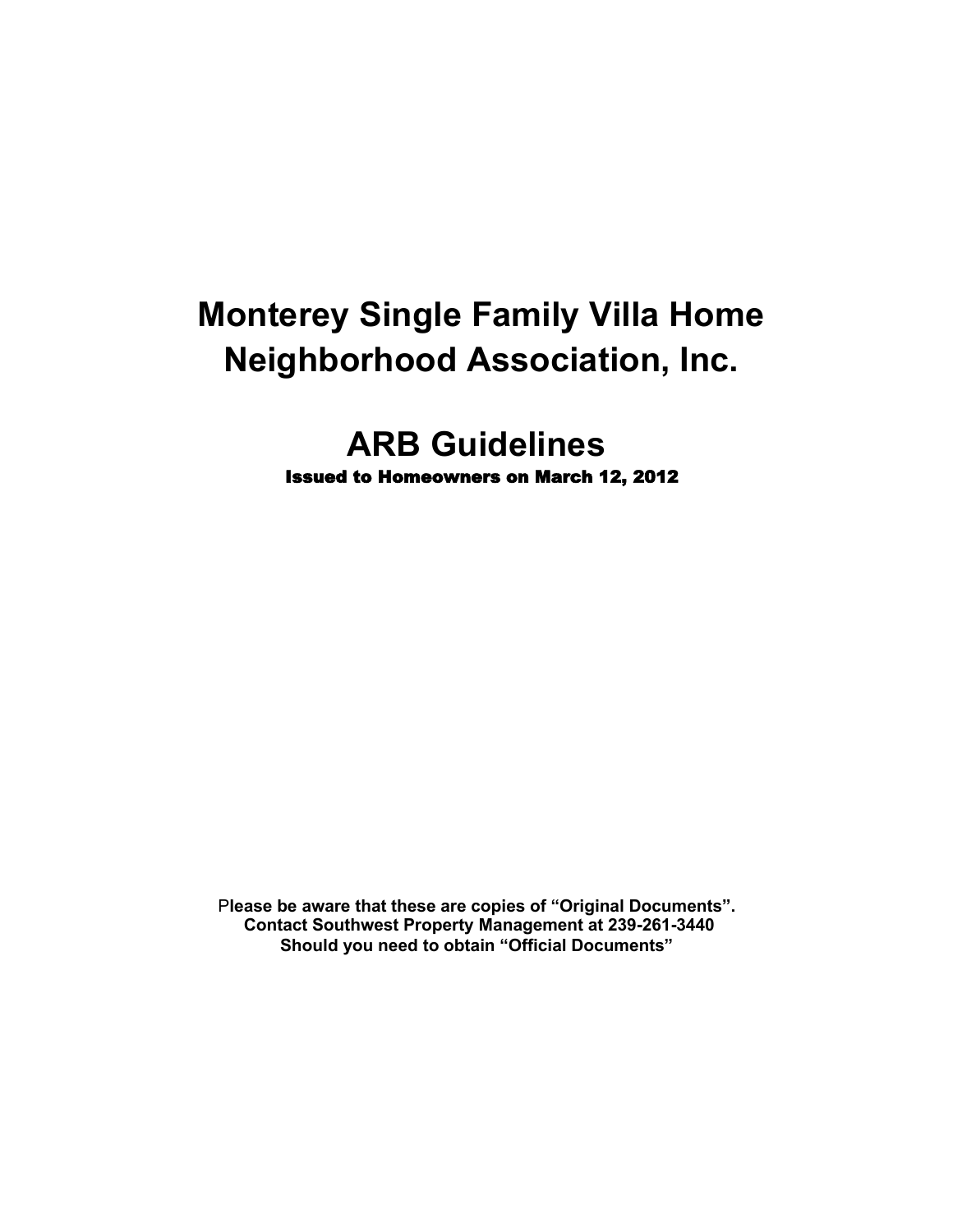#### **MONTEREY SINGLE FAMILY VILLA HOME NEIGHBORHOOD ASSOCIATION, INC. ARCHITECTURAL REVIEW BOARD GUIDELINES AND STANDARDS TABLE OF CONTENTS**

# **SECTION/PARAGRAPH/SUB-PARAGRAPH Page**

| 1.1 |                                    |                                                                                           |    |
|-----|------------------------------------|-------------------------------------------------------------------------------------------|----|
|     | Architectural Review Administrator | 6                                                                                         |    |
|     |                                    |                                                                                           |    |
|     | 1.2                                | <b>Communication and Education</b>                                                        | 6  |
|     | 1.3                                | Definitions of Terms and References                                                       | 7  |
|     | 1.4                                | <b>Standards and Systems</b>                                                              | 7  |
|     | 1.5                                | Home Owner Responsibility and Insurance                                                   |    |
|     | 1.6                                | Basic Topics Addressed In The Guidelines                                                  | 8  |
|     |                                    | 1.5.1 Lot                                                                                 | 8  |
|     |                                    | 1.5.2 Home                                                                                | 8  |
|     |                                    | 1.5.3 Approval Process                                                                    | 8  |
|     |                                    | 1.5.4 Construction and Installation [Collier County Permit Required ("CCPR")]             | 8  |
|     |                                    | 1.5.5 Procedures                                                                          | 8  |
|     |                                    | 1.8.6 Damage and Destruction                                                              | 8  |
| 2.0 |                                    |                                                                                           |    |
|     |                                    |                                                                                           |    |
| 3.1 |                                    |                                                                                           |    |
|     | 3.2                                | Architect & Contractor Familiarity with Guidelines                                        | 9  |
|     |                                    |                                                                                           |    |
|     | 3.3                                | Meeting with Architectural Review Administrator                                           | 9  |
|     | 3.4                                | Preliminary Drawings and Information                                                      | 9  |
|     | 3.5                                | <b>Conceptual Review</b>                                                                  | 9  |
| 4.0 |                                    |                                                                                           |    |
|     | 4.1.1                              | Documents, Fees and Identification                                                        | 9  |
|     | 4.1.2                              | ARB Response to Application                                                               | 9  |
|     |                                    | 4.2 Documents Required for Major Construction or Home Renovation (CCPR)                   | 9  |
|     | 4.2.1                              | Lot Survey                                                                                | 10 |
|     | 4.2.2                              | Site Plan                                                                                 | 10 |
|     | 4.2.3                              | Landscape Plan                                                                            | 10 |
|     | 4.2.4                              | Floor Plans of Home Addition, New Front Entryway Enclosure,<br>Lanai, Patio, Pool and Spa | 10 |
|     | 4.2.5                              | Roof Plan                                                                                 | 10 |
|     | 4.2.6                              | <b>Exterior Wall Elevations of Existing Residence and Addition</b>                        | 10 |
|     | 4.2.7                              | <b>Wall Sections of New Construction</b>                                                  | 11 |
|     | 4.2.8                              | <b>Electrical Plan</b>                                                                    | 11 |
|     | 4.2.9                              | <b>Building Materials and Colors</b>                                                      | 11 |
| 4.3 | Fees                               |                                                                                           | 11 |
|     | 4.3.1                              | Fee Amounts                                                                               | 11 |
|     |                                    | 4.3.2 Fees when Submission Denied                                                         | 11 |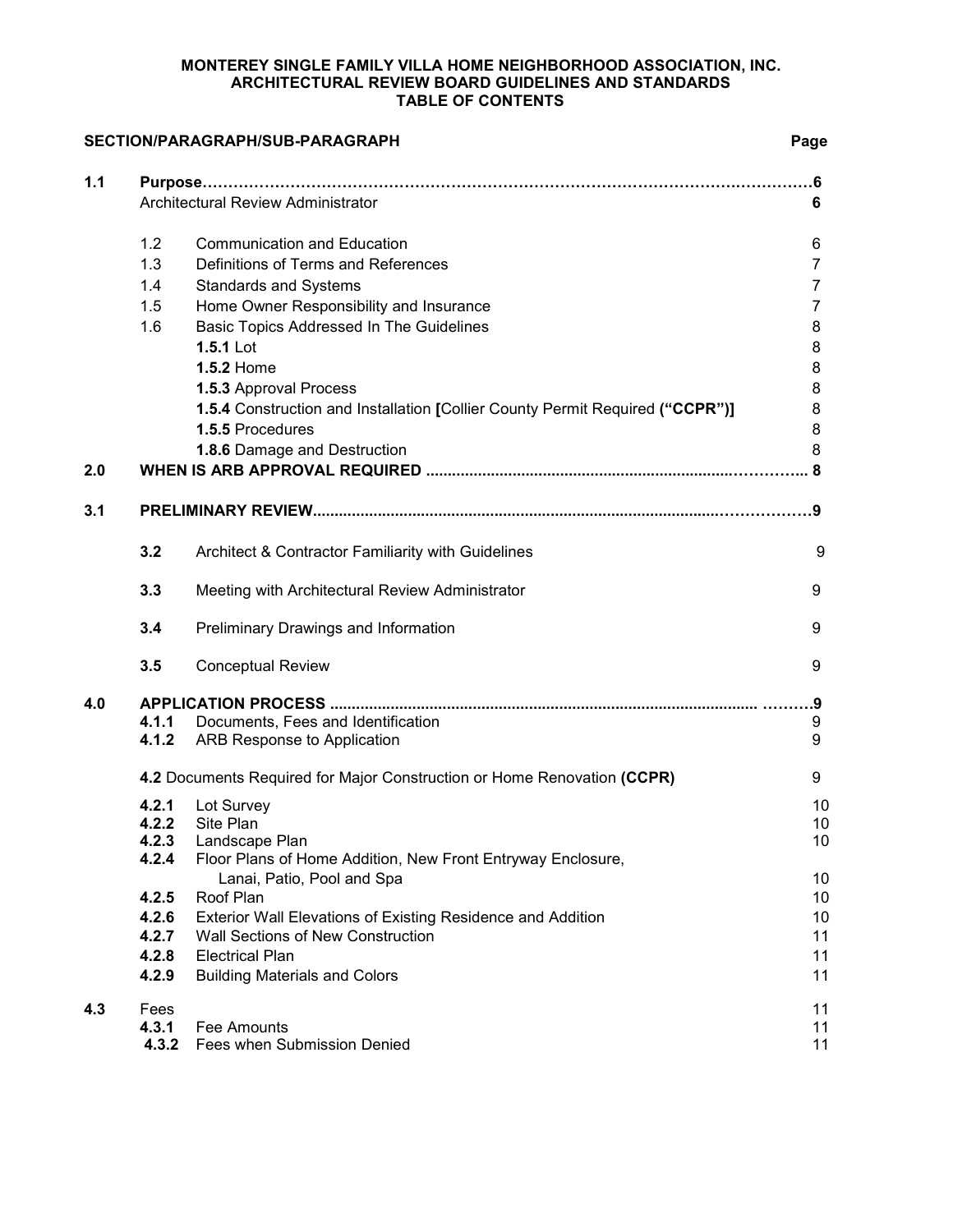| 5.1  |                                                                                                    |    |  |  |  |
|------|----------------------------------------------------------------------------------------------------|----|--|--|--|
| 5.2  | <b>Site Utilities</b>                                                                              | 11 |  |  |  |
|      | Reference to Covenants                                                                             |    |  |  |  |
| 5.3  | Set-Back Requirements                                                                              | 12 |  |  |  |
|      | <b>5.2.1</b> Variations                                                                            | 12 |  |  |  |
|      |                                                                                                    |    |  |  |  |
| 5.4  | Boundary Walls (CCPR)                                                                              | 12 |  |  |  |
|      | Reference to Covenants                                                                             |    |  |  |  |
|      | 5.3.2<br><b>Disputes</b>                                                                           | 12 |  |  |  |
|      | <b>Owners on Mission Drive</b><br>5.3.3                                                            | 12 |  |  |  |
|      | Lots 1, 2, 3 and 4<br>5.3.4                                                                        | 12 |  |  |  |
|      |                                                                                                    |    |  |  |  |
| 6.2  | <b>Architectural Overview</b>                                                                      | 13 |  |  |  |
|      | 6.1.1<br>Laws, Codes and Ordinances Reference to Covenants                                         | 13 |  |  |  |
|      |                                                                                                    |    |  |  |  |
|      | 6.1.2<br>Nuisance                                                                                  | 13 |  |  |  |
| 6.2  | <b>Exterior Design</b>                                                                             | 13 |  |  |  |
|      | 6.2.1<br>Site Utilization (CCPR)                                                                   | 13 |  |  |  |
|      | 6.2.2<br>Scale                                                                                     | 13 |  |  |  |
|      | 6.2.3<br>Massing                                                                                   | 13 |  |  |  |
|      | 6.2.4<br>Openings                                                                                  | 13 |  |  |  |
|      | 6.2.5<br>Roofscape                                                                                 | 13 |  |  |  |
|      | 6.2.6<br>Aesthetics                                                                                | 13 |  |  |  |
| 6.3  |                                                                                                    | 13 |  |  |  |
|      | <b>Exterior Materials, Colors and Textures</b>                                                     |    |  |  |  |
| 6.4  | <b>Exterior Home Elevations</b>                                                                    | 14 |  |  |  |
| 6.5  | Openings, Windows, Trim, Canopies and Awnings                                                      | 14 |  |  |  |
| 6.6  | <b>Exterior Home Lighting</b>                                                                      | 14 |  |  |  |
| 6.7  | Living Area                                                                                        | 15 |  |  |  |
|      | Reference to Covenants                                                                             |    |  |  |  |
| 6.8  | Maximum Height                                                                                     | 15 |  |  |  |
|      | Reference to Covenants                                                                             |    |  |  |  |
| 6.9  | Roof                                                                                               | 15 |  |  |  |
|      | Reference to Covenants                                                                             |    |  |  |  |
|      |                                                                                                    |    |  |  |  |
| 6.10 | Roof Accessories & Elements                                                                        | 16 |  |  |  |
|      | 6.10.1 What is NOT Permitted                                                                       | 16 |  |  |  |
|      | 6.10.2 Stacks and Vents                                                                            | 16 |  |  |  |
|      | 6.10.3 Flashing, Gutters and Downspouts                                                            | 16 |  |  |  |
|      | 6.10.4 Skylights (CCPR)                                                                            | 16 |  |  |  |
|      | 6.10.5 Solar Collectors (CCPR)                                                                     | 16 |  |  |  |
| 6.11 | Service Area                                                                                       | 16 |  |  |  |
|      | Reference to Covenants                                                                             |    |  |  |  |
| 6.12 | Mechanical Equipment, Air Conditioning and Gasoline Emergency Generators<br>Reference to Covenants | 16 |  |  |  |
|      |                                                                                                    |    |  |  |  |
| 6.13 | Pools, Spas, Front Entryway Enclosures, Lanais and Screening (CCPR)                                | 17 |  |  |  |
| 6.14 | Sheds and Temporary Structures (CCPR)                                                              | 17 |  |  |  |
| 6.15 | Signage and Graphics                                                                               | 17 |  |  |  |
|      | Reference to Covenants                                                                             |    |  |  |  |
| 6.16 | Home Address                                                                                       | 17 |  |  |  |
| 6.17 | Flagpoles & Display of American Flag                                                               | 18 |  |  |  |
|      |                                                                                                    |    |  |  |  |
|      | 7.2 Grading and Drainage (CCPR)                                                                    | 18 |  |  |  |
|      |                                                                                                    |    |  |  |  |
|      | 7.3 New Site Improvement Work                                                                      | 18 |  |  |  |
|      | Hardscape Definitions (CCPR)<br>7.3.1                                                              | 18 |  |  |  |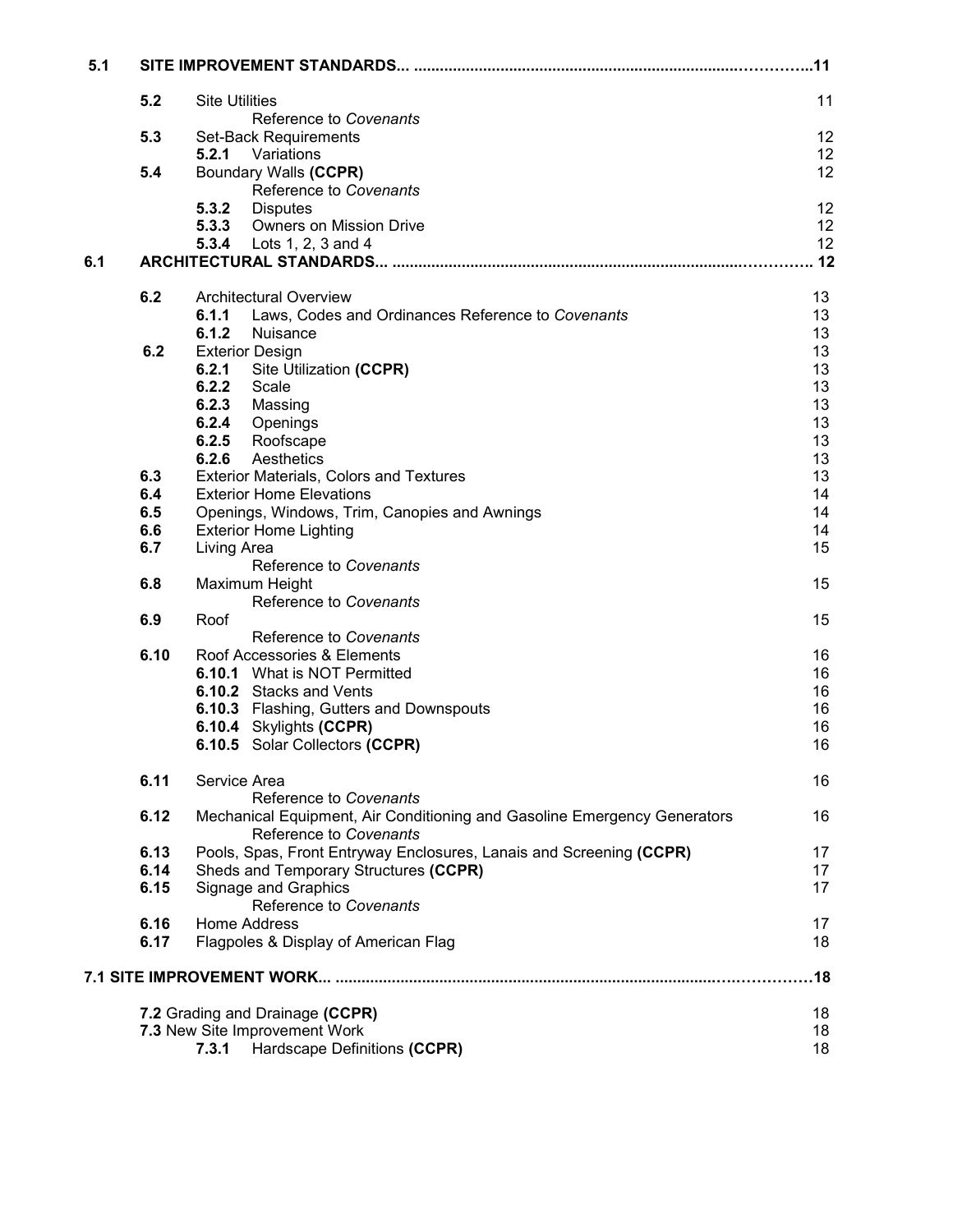|     |     |             | Paving, Decks, Patios, Porches, Fences, Walls and Planters                                                                                                 |          |  |
|-----|-----|-------------|------------------------------------------------------------------------------------------------------------------------------------------------------------|----------|--|
|     |     | 7.3.2       | <b>Landscaping Definitions</b>                                                                                                                             | 19       |  |
|     |     |             | Grass, Plants, Shrubs, Flowers, Trees, Bark, Mulch, Peat, Timbers, Stone,<br>Rock, Gravel and Landscape Lighting                                           |          |  |
|     |     | 7.3.3       | <b>Irrigation Definition</b>                                                                                                                               | 19       |  |
|     |     | 7.3.4       | <b>Ornamentation Definitions</b>                                                                                                                           | 19       |  |
|     |     |             |                                                                                                                                                            |          |  |
|     |     |             | Birdbaths, Birdhouses, Trellises, Exterior Artwork, Statues,                                                                                               |          |  |
|     |     |             | Figurines, Ponds, Streams, Waterfalls' and other Water Features, Metal, Plastic and<br>Man-made Items when used for beautification of the Lot              |          |  |
|     |     | 7.3.5       | <b>Other Exterior Items Definitions</b>                                                                                                                    | 19       |  |
|     |     |             | Animal Housing, Children's Play Equipment, Docks, Driveway Reflectors,<br>Exterior Furniture, Game Courts, Grilling, Mailboxes, Newspaper Tubes, and Other |          |  |
|     |     |             | <b>Similar Exterior Items</b>                                                                                                                              |          |  |
|     | 7.3 | Hardscape   |                                                                                                                                                            | 19       |  |
|     | 7.4 | Landscaping |                                                                                                                                                            | 19       |  |
|     |     | 7.4.3       | <b>Plant Lists</b>                                                                                                                                         | 20<br>20 |  |
|     |     |             | Large Canopy Trees                                                                                                                                         |          |  |
|     |     |             | Small to Medium Canopy Trees                                                                                                                               | 20       |  |
|     |     |             | Large Shrubs for Type "B" Screens                                                                                                                          | 20       |  |
|     |     |             | Shrubs for 36 inch Height Minimum Hedge                                                                                                                    | 20       |  |
|     |     |             | Groundcovers                                                                                                                                               | 21       |  |
|     |     | 7.4.4       | Exotic Trees/Tree Removal (CCPR) and Trees that are Prohibited                                                                                             | 21       |  |
|     | 7.5 |             | Landscape Other                                                                                                                                            | 21       |  |
|     | 7.6 | Irrigation  |                                                                                                                                                            | 21       |  |
|     | 7.7 |             | Ornamentation                                                                                                                                              | 22       |  |
|     | 7.8 |             | <b>Other Exterior Items</b>                                                                                                                                | 22       |  |
|     |     | 7.8.1       | <b>Animal Housing</b>                                                                                                                                      | 22       |  |
|     |     | 7.8.2       | <b>Children's Play Equipment</b>                                                                                                                           | 22       |  |
|     |     | 7.8.3       | Docks                                                                                                                                                      | 22       |  |
|     |     | 7.8.4       | <b>Driveway Reflectors</b>                                                                                                                                 | 22       |  |
|     |     | 7.8.5       | <b>Exterior Furniture</b>                                                                                                                                  | 22       |  |
|     |     | 7.8.6       | <b>Game Courts</b>                                                                                                                                         | 22       |  |
|     |     |             | Reference to Covenants                                                                                                                                     |          |  |
|     |     | 7.8.7       | <b>Grilling and Outside Cooking</b>                                                                                                                        | 22       |  |
|     |     | 7.8.8       | Mailboxes                                                                                                                                                  | 22       |  |
|     |     |             | Reference to Covenants                                                                                                                                     |          |  |
|     |     | 7.8.9       | Newspaper Tubes                                                                                                                                            | 22       |  |
|     |     |             | 7.8.10 Other Similar Items                                                                                                                                 | 22       |  |
| 8.1 |     |             |                                                                                                                                                            | .23      |  |
|     | 8.2 |             | Pre-construction                                                                                                                                           | 23       |  |
|     |     | 8.2.1       | <b>ARB Approvals</b>                                                                                                                                       | 23       |  |
|     |     | 8.2.2       | Temporary Construction Signs (CCPR)                                                                                                                        | 23       |  |
|     | 8.3 |             | <b>During Construction</b>                                                                                                                                 | 23       |  |
|     |     | 8.3.1       | ARB Construction & Installation Observation                                                                                                                | 23       |  |
|     |     | 8.3.2       | Temporary Toilet Facilities (CCPR)                                                                                                                         | 23       |  |
|     |     | 8.3.3       | <b>Burning</b>                                                                                                                                             | 23       |  |
|     |     | 8.3.4       | <b>Trash Disposal</b>                                                                                                                                      | 23       |  |
|     |     | 8.3.5       | Protection of Neighbor's Rights                                                                                                                            | 24       |  |
|     |     | 8.3.6       | Damage                                                                                                                                                     | 24       |  |
|     |     | 8.3.7       | <b>Working Hours</b>                                                                                                                                       | 24       |  |
|     |     | 8.3.8       | <b>Construction Traffic Speed Limit</b>                                                                                                                    | 24       |  |
|     | 8.4 |             | Final Review by the ARB                                                                                                                                    | 25       |  |
|     | 8.5 |             | Final ARB On-Site Observation Review Process                                                                                                               | 25       |  |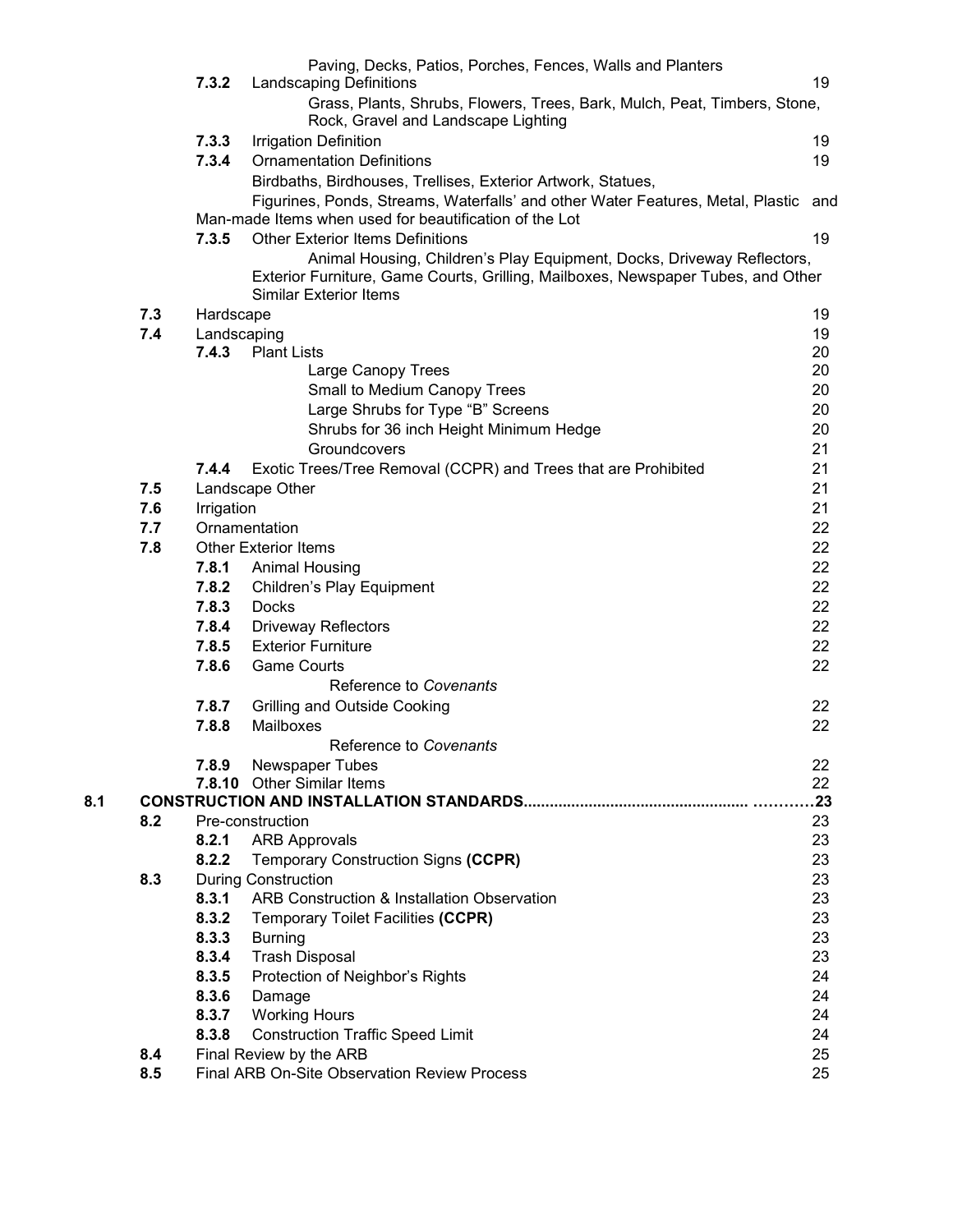| 9.0  |                   | Reference to Covenants |     |
|------|-------------------|------------------------|-----|
| 10.0 |                   |                        | .26 |
|      | 10.1              | Notice of Hearing      | 26  |
|      | 10.2 <sub>1</sub> | Hearing                | 26  |
|      | 10.3              | Appeal                 | 27  |
|      |                   |                        |     |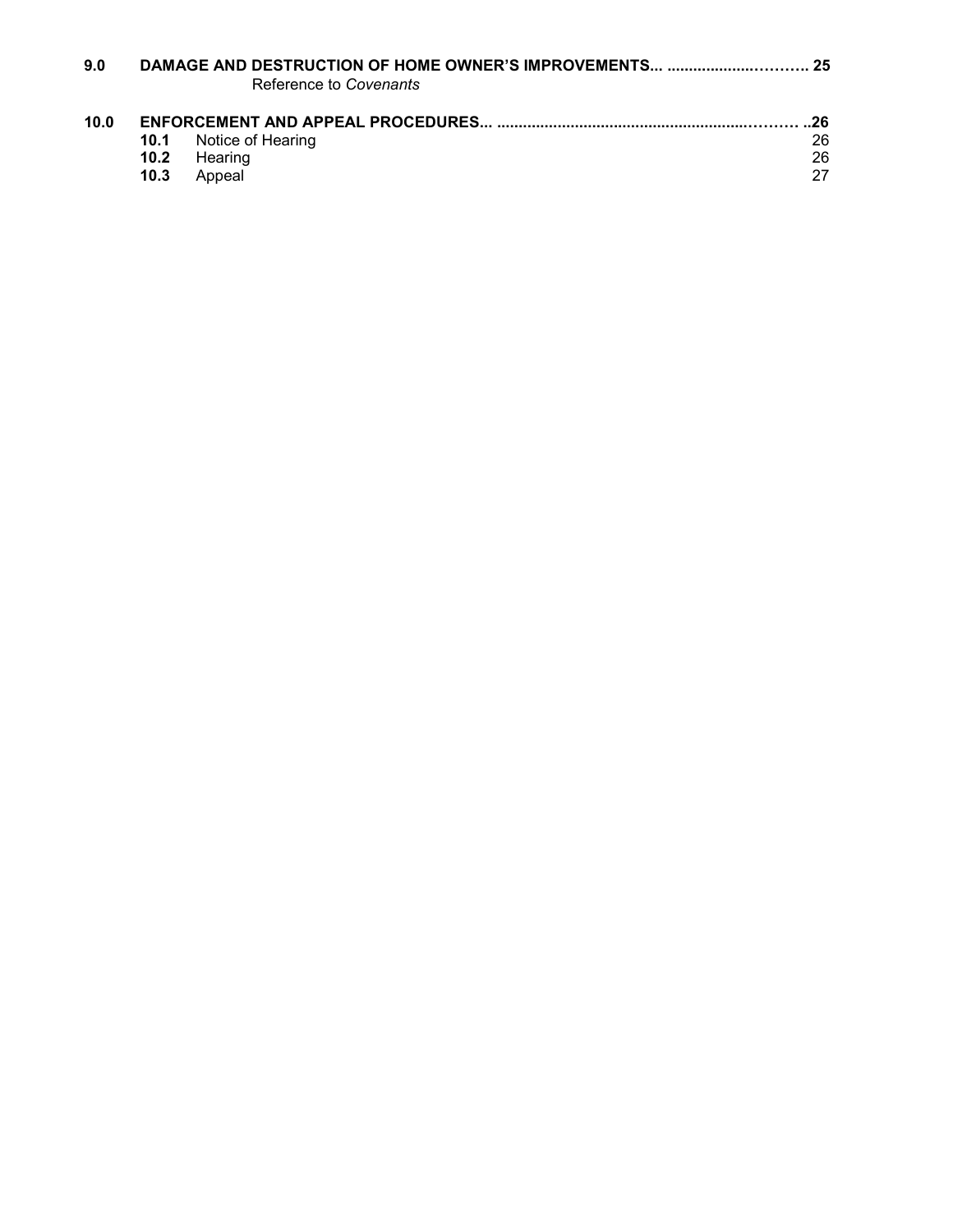#### **VILLAGES OF MONTEREY** (The "**Community**") **SINGLE FAMILY VILLA HOME NEIGHBORHOOD ASSOCIATION, INC.**

# **ARCHITECTURAL REVIEW BOARD GUIDELINES AND STANDARDS** *March 12, 2012*

# **Section 1**

# **1.0 PURPOSE**

In furtherance of the purpose and requirements of the *Monterey Single Family Villa Home Neighborhood* Covenants and specifically to enhance and protect the value and exterior attractiveness of the real property in the Single Family Villa Home Neighborhood Association, Inc. (referred to herein as the "Villa Home Neighborhood") has established an Architectural Review Board (the "ARB") in accordance with Paragraph **9.2** of the *Bylaws* of the Villa Home Neighborhood. The President of the Villa Home Neighborhood shall appoint a Chairman of the ARB (i.e. an Architectural Review Administrator referred to herein as "Administrator") who, by training, education and experience in the design and construction process, shall act as a point of contact for the ARB. The ARB has written and recommended that, commencing upon adoption of this document, these Architectural Review Guidelines (the "Guidelines") be used by the Villa Home Neighborhood, Home Owners, Architects, Contractors and the ARB. Other than as provided in Section **8** herein, these Guidelines do not apply nor is the ARB involved in any way with interior renovation, design, construction and/or installation of interiors work as long as such design, construction and/or installation does not affect the exterior appearance of the Home.

# **1.1 Communication and Education**

- **1.1.1** These Guidelines are distributed by the ARB to assist Home Owners and residents of the Single Family Villa Home Neighborhood Association, Inc. to better understand and welcome active participants in the process of maintaining the quality residential environment of the Villa Home Neighborhood. It is the intent of the Villa Home Neighborhood Board to coordinate architectural diversity in accordance with the responsibility given them while providing certain aesthetic standards for exterior design, style, construction and maintenance within the Villa Home Neighborhood.
- **1.1.2** The quality and exterior appearance of the Villa Home Neighborhood determines, to a great extent, the character of the Neighborhood and the economic value within the Community. Every Home in the Monterey Single Family Villa Home Neighborhood represents a major investment for each of the sixty-eight (68) Home Owners and the quality of each residential Lot is very important to the Home Owner and to its neighbors. The maintenance and any exterior alteration of an existing Home located in the Villa Home Neighborhood shall be in keeping with the existing quality and standards of the total Community.
- **1.1.3** The Villa Home Neighborhood Board has authorized the ARB to make and enforce rules and regulations governing the process by which a building, structure, fence, wall, planter, deck, porch, driveway, walkway, extensive landscape project or other such like exterior improvement is designed, constructed, erected, installed or maintained on any Villa Home Neighborhood Lot. Each Home in the Villa Home Neighborhood should express the Home Owner and yet be of distinctive character. That is not to mean that duplication of color or exterior appearance will not be permitted. The ARB will review each proposed new construction or landscaping design with a view to fulfilling the needs of the Home Owner and the intended purposes of these Guidelines.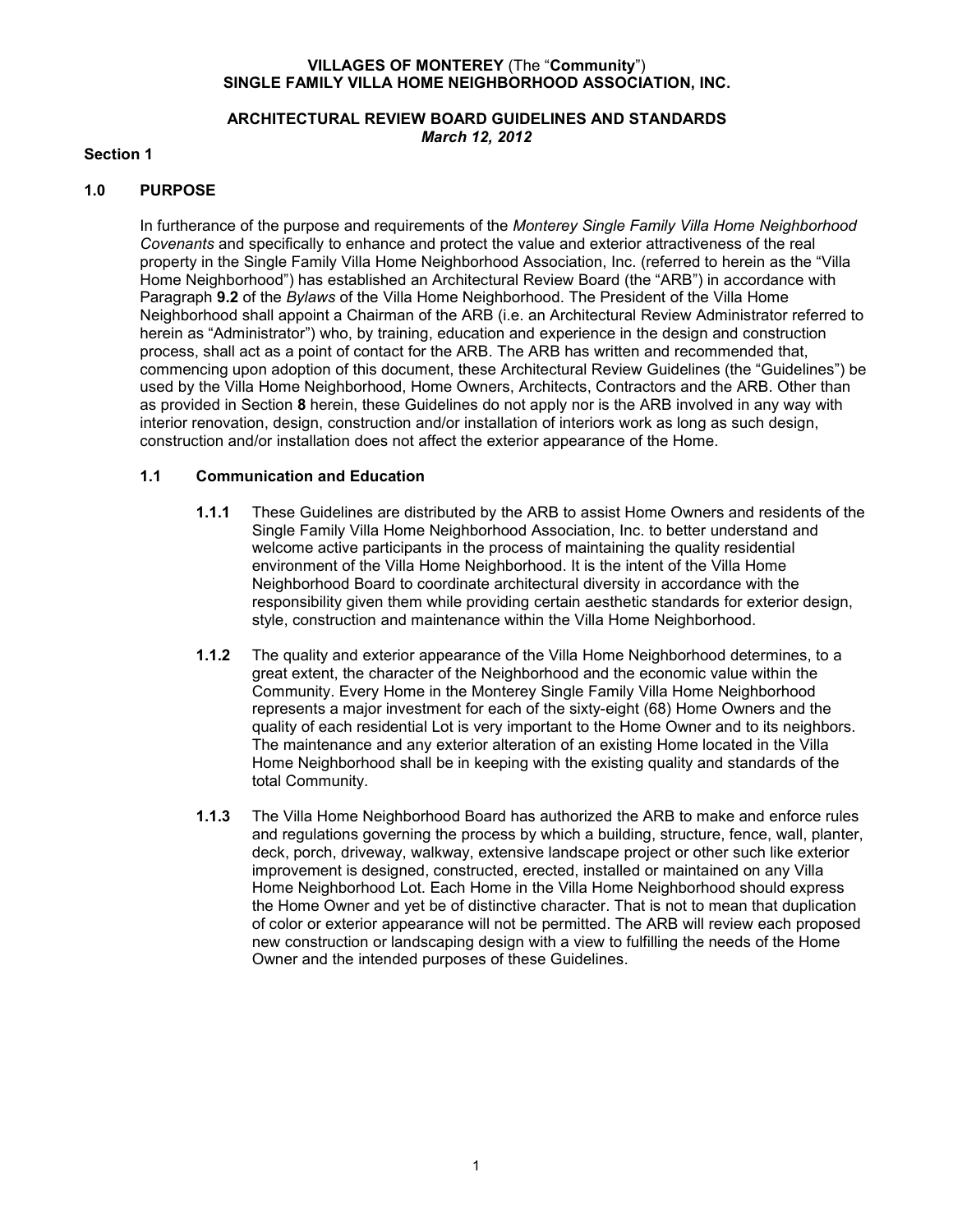# **1.2 Definition of Terms and References**

- **1.2.1** Terms used in these Guidelines such as 'Community'; 'Dwelling Unit'; 'Home'; 'Lake'; 'Lot'; 'Master Association'; '*Master Covenants*'; 'Neighborhood'; 'Owner'; 'Single Family Lot'; Single Family Residence'; 'Villa Home Neighborhood; Villa Home Neighborhood Board'; Villa Home Common Area'; and *Villa Home Covenants*' shall have the same meaning as defined in the Monterey Master Owners' Association, Inc. or *Monterey Single Family Villa Neighborhood Association, Inc. Covenants*.
- **1.2.2** The composition of the ARB is inaccordance with the *Bylaws* of the Villa Home Neighborhood. The Villa Home Neighborhood Board shall have the right to appoint a minimum of five (5) Home Owners to the ARB in accordance with such *Bylaws* and with the Home Owner's approval to serve on the ARB. The ARB shall have the sole and complete discretion to determine the appropriateness, compatibility or suitability of any Application or Letter Proposal, subject only to the appeals process described in these Guidelines and the *Covenants* defined in sub-paragraph **1.2.3** of these Guidelines.
- **1.2.3** *The Monterey Master Protective Covenants* [the "*Master Covenants*", recorded in Official Record ("O.R.") Book 1370, Pages 856 through 883, inclusive, of the Public Records of Collier County, Florida] and the *Monterey Single Family Villa Neighborhood Association Covenants*, recorded in O.R. Book 1672, Pages 742 through 754, inclusive, of the Public Records of Collier County, Florida, together described collectively herein as "*Covenants*", are the legal basis for these Guidelines and should be studied before any remodeling or new construction design services are performed. These Guidelines supplement and further define the *Covenants*.Should any conflictarise among the *Master Covenants*, the *Villa* Home Neighborhood Covenants and these Guidelines, the more restrictive interpretation shall apply.

# **1.3 Standards and Systems**

The Guidelines have suggested Standards for the design, construction, erection, installation and/or maintenance for all external improvements by a Home Owner on a Lot in the Villa Home Neighborhood, which may require the submission of plans, technical specifications and/or brochures to the ARB prior to the granting or denial of the requisite approvals.

These Guidelines many also require the submission of representative samples of construction materials or colors that a Home Owner proposes to incorporate into any building, structure, landscape project or other like improvement prior to consideration by the ARB of the submitted plans and technical specifications. Furthermore, they may require the use of specific construction materials or construction standards where such requirements are reasonable and appropriate to fulfill the purpose of the *Villa Home Neighborhood Association Covenants.*

These Guidelines also include some specific exterior architectural and landscape standards. Such standards may prohibit specific architectural styles or features which the ARB deems inappropriate, incompatible or unsuitable for inclusion in the Villa Home Neighborhood. These Guidelines and standards require that reasonable monetary fees and deposits be placed with the ARB to protect other Home Owners and residents of the Villa Home Neighborhood from the hazards and nuisances associated with construction activities. Refer to paragraphs **4.3** and **4.4** of these Guidelines.

# **1.4 Home Owner Responsibility**

To prevent the unnecessary nuisance that can be associated with the design, construction, installation and home maintenance processes, it is important that Home Owners discuss and/or coordinate any disruption with their affected neighbor prior to commencement.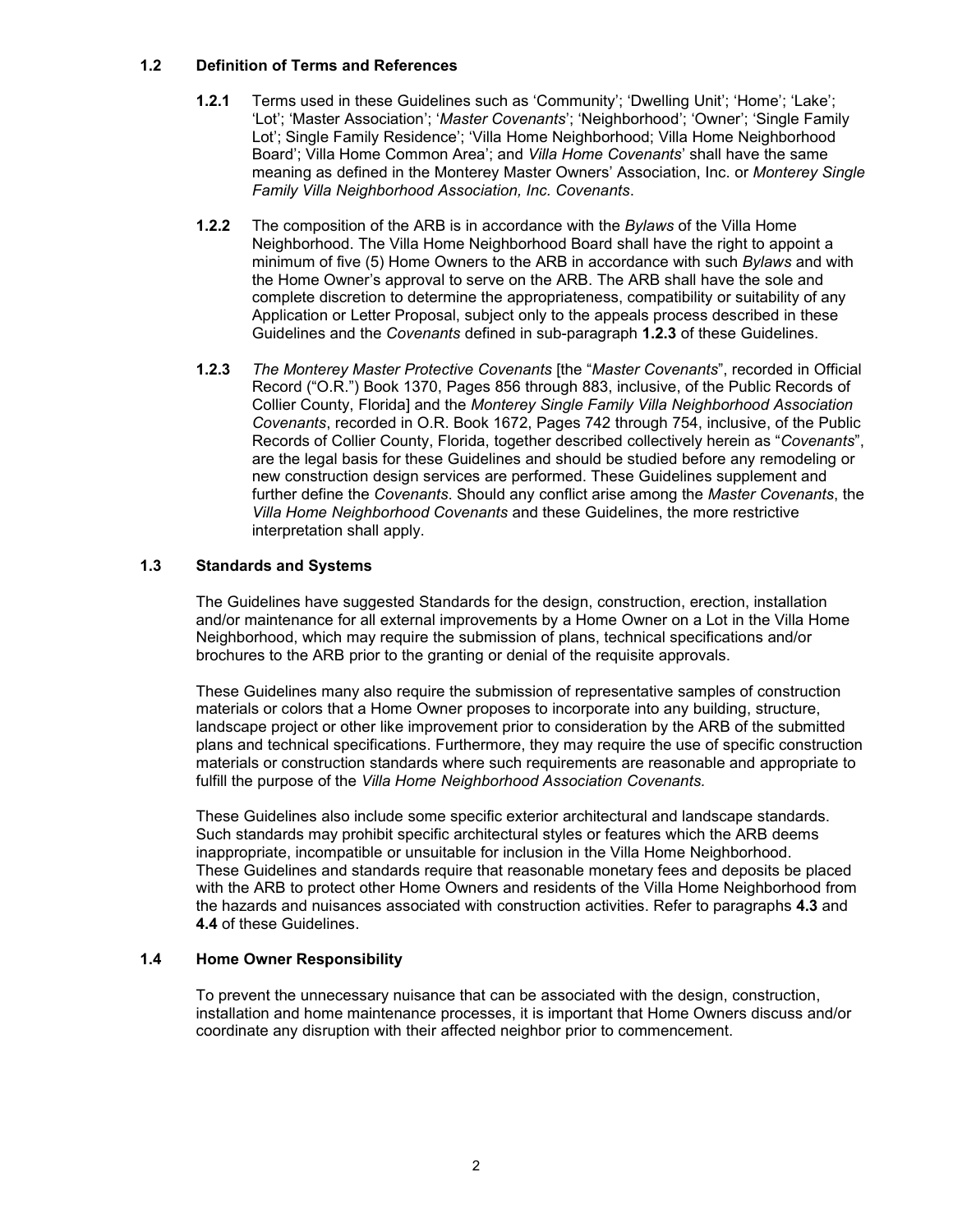The Home Owner for whom an individual Contractor or Installer works is ultimately responsible for that Contractor's and/or Installer's compliance with the *Covenants* and these ARB Guidelines including, without limitation, costs and attorney fees incurred by the ARB or the Villa Home Neighborhood Board in furtherance of the *Villa Home Neighborhood Covenants*.

# **1.5 Basic Topics Addressed In the Guidelines**

ARB architectural review will address a variety of subjects including building style, height, placement, quality of construction, quality of materials, exterior finishes, site development work and landscape design. These Guidelines cover six (6) basic topics as follows:

# **1.5.1 Lot**

Specific recommendations and requirements for Lot improvements to include grading, drainage, hardscape, landscaping, irrigation, ornamentation and other exterior items are suggested.

# **1.5.2 Home**

Specific requirements for building materials, building details and colors and specific considerations which the ARB will use to determine if a particular Home Owner's proposal harmonizes with the balance of the Villa Home Neighborhood

# **1.5.3 Approval Process**

The process by which an ARB approval may be granted to an Applicant.

# **1.5.4 Construction and Installation**

Specific requirements which Home Owners and contractors shall follow during the design/build process for remodeling a Home and/or installing Lot improvements.

# **1.5.5 Procedures**

The procedures by which the ARB will enforce these Guidelines and the process by which Home Owners may appeal an ARB adverse decision.

#### **1.5.6 Damage and Destruction**

Recommendations and requirements that Home Owners should adhere to when major damage or destruction affects their Lot and/or Home.

# **SECTION 2**

# **2.0 WHEN IS ARB APPROVAL REOUIRED**

- **2.1** No structure, fence, wall, deck, porch, walkway, extensive landscape project or other major exterior improvement shall commence or be constructed, erected or installed on any Lot without the prior written approval of the ARB and applicable Collier County governing agencies for items requiring a permit.
- **2.2** No exterior Home addition or major alteration of any of the improvements stated in paragraph **2.1**, including significant changes to existing paved areas, shall commence or be constructed, erected or installed on any Lot without the prior written approval of the ARB and applicable Collier County governing agencies..
- **2.3** No exterior color of any new structure erected or change in the exterior color of any existing structure shall be made without the prior written approval of the ARB. The approved colors must be used and any change to the approved colors must be resubmitted to the ARB for review and approval.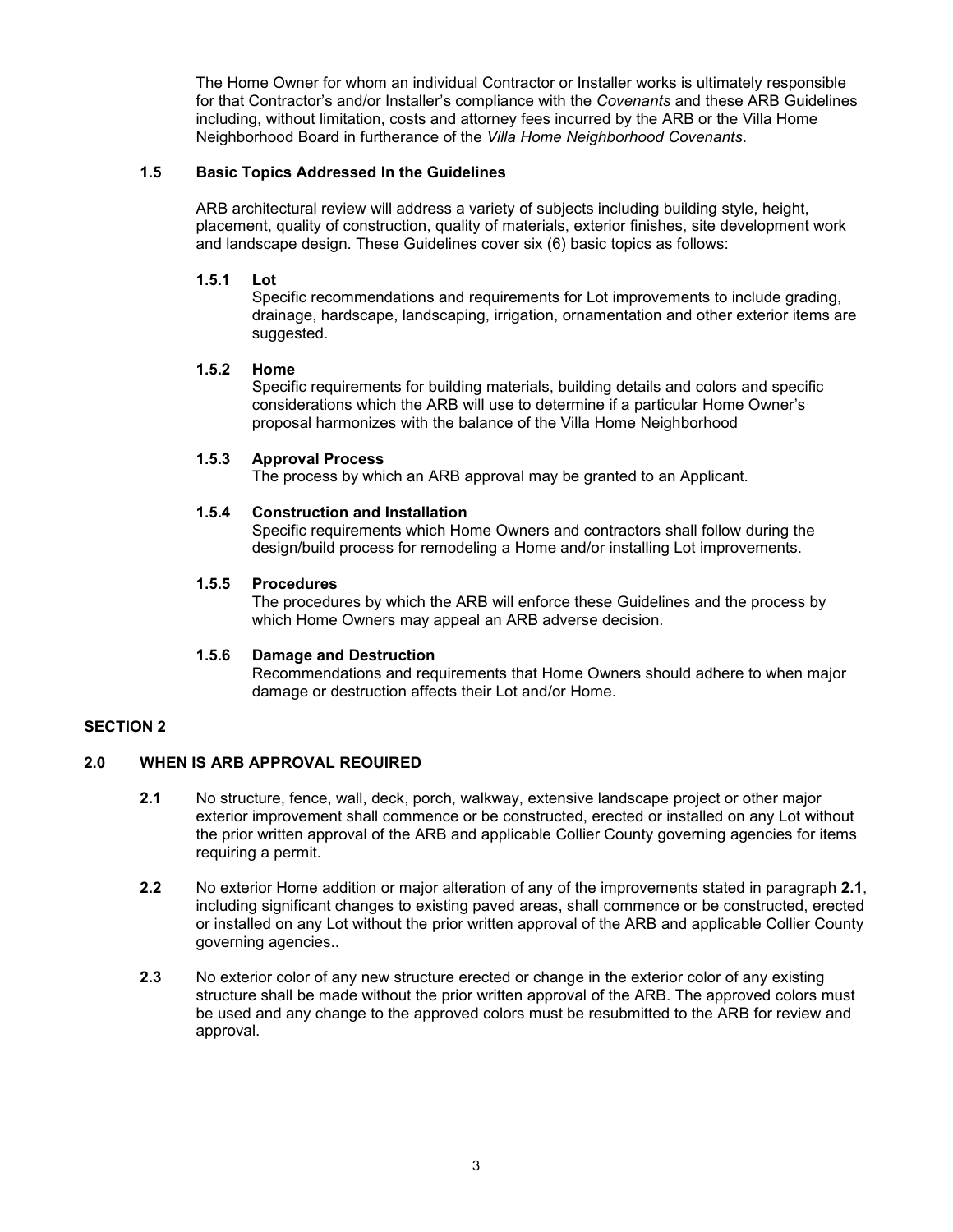# **SECTION 3**

# **3.0 PRELIMINARY REVIEW**

- **3.1** It is recommended that Home Owners employ the services of an Architect or Contractor who is familiar with these Guidelines and who will be responsible for the design and construction meeting all applicable laws, codes, and ordinances.
- **3.2** All Home Owners should schedule an initial meeting with the Architectural Review Administrator to review their proposed Home additions or exterior changes to their Home and/or Lot. Questions in reference to the ARB Guidelines shall be submitted in writing and reviewed with the Architectural Review Administrator.
- **3.3** If required by Section **4.0** of these Guidelines, the Home Owner shall submit two (2) copies of a preliminary drawing or sketch and other supportive information to the Administrator to determine whether a concept is likely to be approved. Conceptual errors may be resolved in this manner and the possibility of a lengthy review period avoided. In certain cases, the Home Owner and the Administrator may meet with adjacent owners to review the proposal. In the case of a Home addition including a lanai, patio, swimming pool, spa or other such extensive exterior remodeling, more detailed drawings which are prepared by a Florida registered Architect will be required.
- **3.4** "Conceptual Review" results may be related to the Home Owner by an informal note, a letter, and/or comments written on one (1) copy of the drawing(s) submitted. Conceptual Review is intended only as a service and does not preclude the possibility that a generally acceptable concept may be disapproved when more detailed information is submitted.

# **SECTION 4**

# **4.0 APPLICATION PROCESS**

These Guidelines may be updated and amended from time to time in an effort to improve the quality of the architectural review process. Home Owners are cautioned to ascertain and follow the Guidelines in effect at the time the application process begins. The latest revision of the Guidelines at the time of the initial submission will control throughout the process.

- **4.1.1** All plans and materials submitted to the ARB shall be marked to identify the Homeowner's name, Lot number, road name, the State of Florida Registered Architect (ifrequired), the date the documents were prepared and such other information reasonably necessary to convey the completed design and identify materials, technical specification requirements and other general information by reference.
- **4.1.2** The ARB will respond to the Homeowner through the Administrator within twenty-one (21) days of the date of receipt of the required information. The ARB may offer specific suggestions for further study which may resolve any design problems considered by the ARB. The ARB has the right to reject a submittal based on the judgment of its members for any one (1) or all the following reasons.
	- A. Insufficient information to adequately evaluate the design or design intent.<br>B. Poor quality of design. construction or materials.
	- B. Poor quality of design, construction or materials.<br>C. Incompatibility of design elements with each othe
	- C. Incompatibility of design elements with each other or with adjacent conditions.<br>D. Inappropriate design concept or design treatment.
	- D. Inappropriate design concept or design treatment.<br>E. A design, style, or proposed construction which the
	- E. A design, style, or proposed construction which the ARB determines to be adverse to the character and quality or the value, desirability or attractiveness of any real property located in the Villa Home Neighborhood
	- F.

# **4.2 Documents Required for Major Construction or Home Renovation**

Documents to be submitted for a major addition to an Owner's existing Home (including lanais, patios, swimming pools and/or spas) costing over five-thousand dollars (\$5,000.00) shall include, but not be limited to, the following information.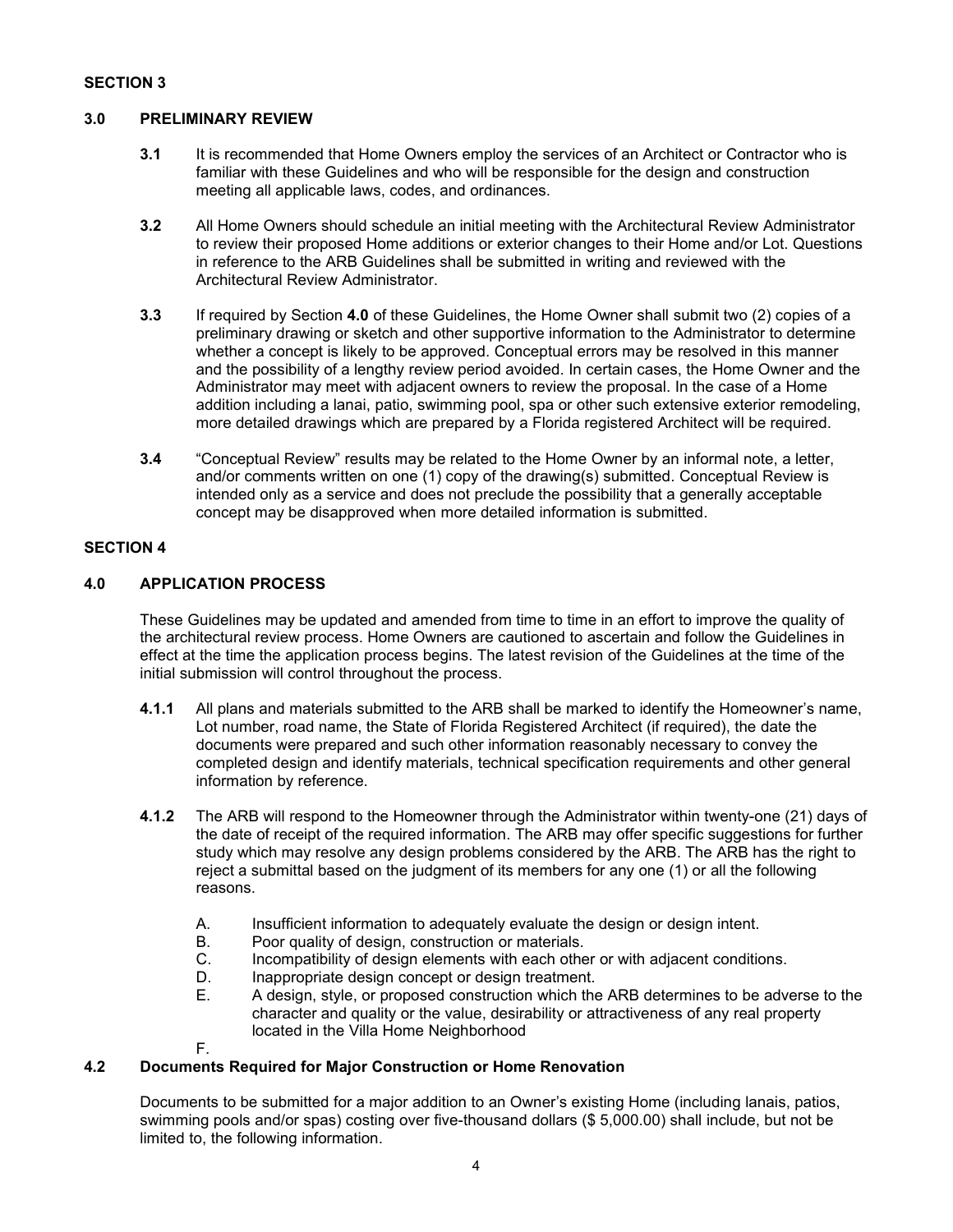# **4.2.1 Lot Survey**

A sealed copy of a registered land surveyor's survey of the Lot giving Lot number, Home Owner's name, Lot dimensions, and any easements of record.

# **4.2.2 Site Plan (**Required also for significant Lot landscaping changes)

- A. A Site Plan drawing to a minimum scale of 1" =10'-0".
- B. An indication of the location of existing trees indicating which trees are proposed to be removed and those to be replaced which may require a permit.
- C. Property lines and setback dimensions from all property lines to new work.
- D. Site development work including new and existing walks, drives, patios, lanais, decks, fences, stem walls, boundary walls, service areas, spas, and similar building components indicating which items exist and which are new.

# **4.2.3 Landscape Plan** (Required only for significant Lot landscaping changes)

- **A.** A Landscape Plan shall be superimposed over a copy of the Site Plan, indicating the locations, bounds, numbers and species of all plants, trees, shrubs and ground cover. The Landscape Plan shall indicate and identify both existing and proposed new plants, trees, shrubs and ground cover.
- **B.** A complete Plant List shall accompany the Landscape Plan describing types and quantities of new plants using both the common and botanical names.

# **4.2.4 Floor Plans of Home Addition, New Front Entryway, Lanai, Patio, Pool and Spa**

- A. Floor Plans drawn to a scale of 1/4" = 1'-0" showing:
	- **1)** Existing Home in outline form.
	- **2)** All finished floor elevations.
	- **3)** All horizontal dimensions for new work.
	- **4)** New door and window symbols and schedules.
	- **5)** All attached decks, patios and other appurtenances.
	- **6)** Required visual screening of Service Areas.
	- **7)** Any Boundary Walls
	- **8)** Square footage totals and area breakdown.
- B. Foundation Plans drawn to a scale of 1/4" = 1'-0" showing:

# **4.2.5 Roof Plan**

- A. Roof Plan drawn to a scale of 1/4" =1'-0" showing:
	- 1) Hips, valleys, vents, gutters, downspouts, lanai, skylights, solar collectors, and any other rooftop items or equipment.
	- 2) All horizontal dimensions
	- 3) All materials and colors.

# **4.2.6 Exterior Wall Elevations of Existing Residence and Addition**

- A. Drawn to a scale of 1/4"=1'-0" showing:
	- 1) All exterior views of the addition and existing residence, including those which will be partially blocked from view by fences, service area walls or landscaping.
	- 2) Vertical dimensions<br>3) All exterior materials
	- All exterior materials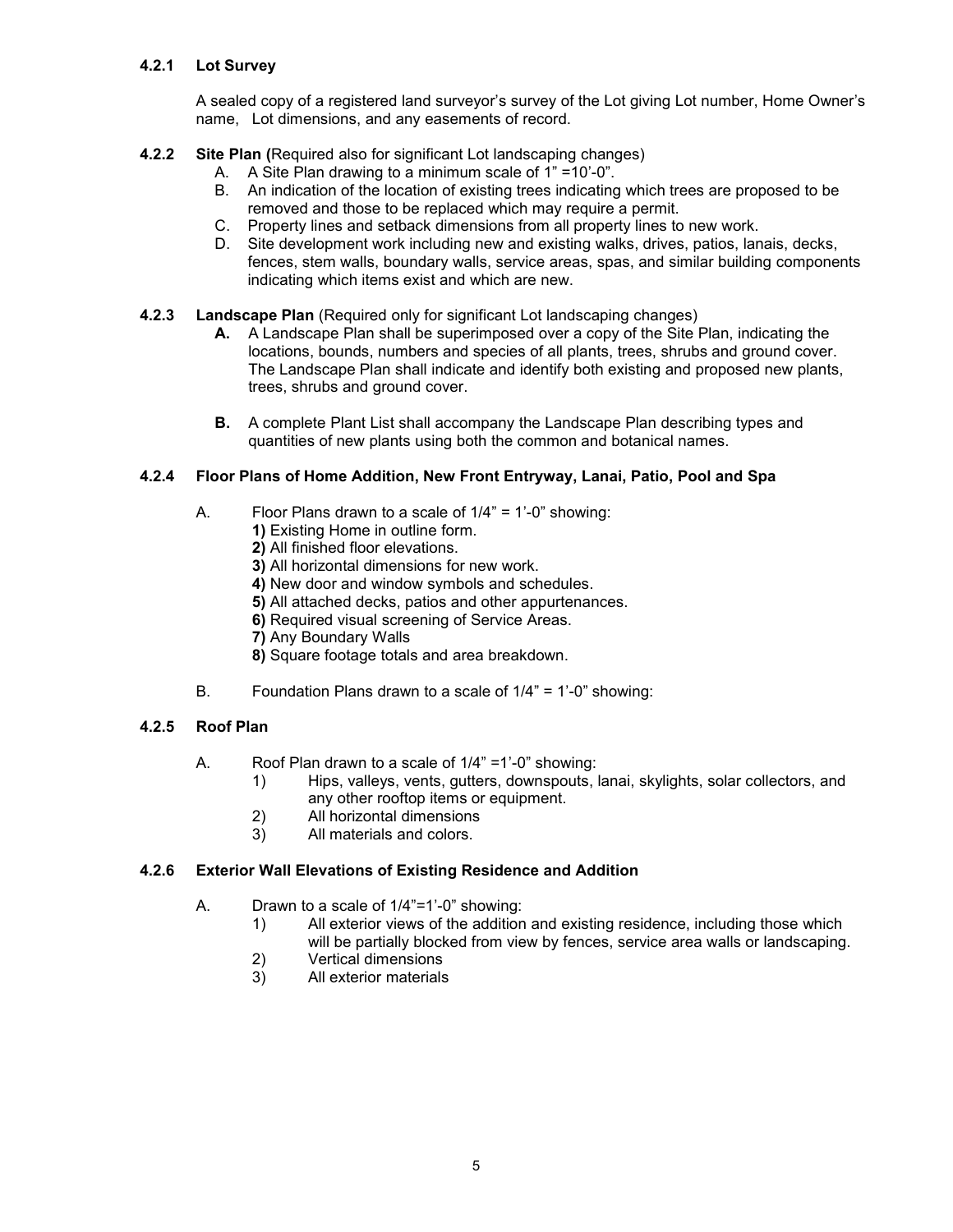#### **4.2.7 Wall Sections of New Construction**

- **A.** Drawn to a minimum of 3/4"=1'-0" showing:<br>**1)** Roof pitch, overhang(s), roof fascia
	- **1)** Roof pitch, overhang(s), roof fascia and gutters.<br>**2)** Vertical dimensions
	- **2)** Vertical dimensions

# **4.2.8 Electrical Plan**

- **A.** Drawn to a scale of l/4"=1'-0" showing any new exterior lighting locations, wattage and light housing style.
- **4.2.9 Building Materials and Colors** (Required also for minorhome and Lot improvements)
	- A. The name, quality grade and full description of any proposed exterior wall finishes, fence style and material (chain link type fences of any kind are not permitted), exterior window and door treatment, deck, front Entryway enclosure or lanai surfaces, driveway or other new paved areas and roof.B. <sup>A</sup> color board with samples of each exterior color.
	-
	- C. Any other exterior materials of significance to the design

#### . **4.3 Fees** (Make check payable to *MONTEREY SINGLE FAMILY VILLA HOME NEIGHBORHOOD ASSOCIATION, INC.*)

- **4.3.1 The** Home Owner shall submit three (3) sets of documents as required by these Guidelines. Submit the required information to the Administrator for discussion with the ARB. An administrative fee of one-hundred-fifty dollars (\$150.00), which includes a one hundred dollar (\$100.00) non-refundable Application fee and a fifty-dollar (\$50.00) initial ARB Final Observation fee, as required by sub-paragraph **8.4.2**. of these Guidelines may also be required with the initial submission if so required by these Guidelines. A submission may be returned if the Application is incomplete or the required fees, as determined by the ARB are not provided.
- **4.3.2** If an Application or Letter Proposal is denied by the ARB, and if an amended application is not filed within thirty (30) days of the Notice of Disapproval, then the Guidelines as may be amended at the time of re submission of the Application or Letter Proposal shall apply. If more than one (1) amended Application or Letter Proposal is filed, and each amendment is filed within thirty (30) days of Notice of Disapproval of the prior Application, Letter Proposal or amendment, then the Guidelines in effect at the initiation of the application process shall continue to apply throughout the amendment process, however an additional non-refundable fifty-dollar (\$50.00) review fee shall be required with each re-submission regardless if there was no requirement for submission of a Application Fee with the original Application or Letter Proposal.

# **4.4 Deposits** (Make check payable to *MONTEREY SINGLE FAMILY VILLA HOME NEIGHBORHOOD ASSOCIATION, INC.*)

For major construction projects costing at or over ten-thousand dollars (\$10.000.00) and prior to the start of construction operations, the ARB may require a one-thousand dollar (\$ 1,000.00) refundable (to the extent not used) deposit from the Home Owner and indemnification of the Villa Home Association for any damage to roads, curbs, gutters, utilities, Villa Home Common Areas or adjoining Lots which may occur during the process of construction operations and/or installation of landscaping.

# **SECTION 5**

#### **5.0 SITE IMPROVEMENT STANDARDS**

- **5.1 Site Utilities**
	- **5.1.1** Refer to paragraph **3.17.** and Section **4.** of the *Villa Home Association Covenants* for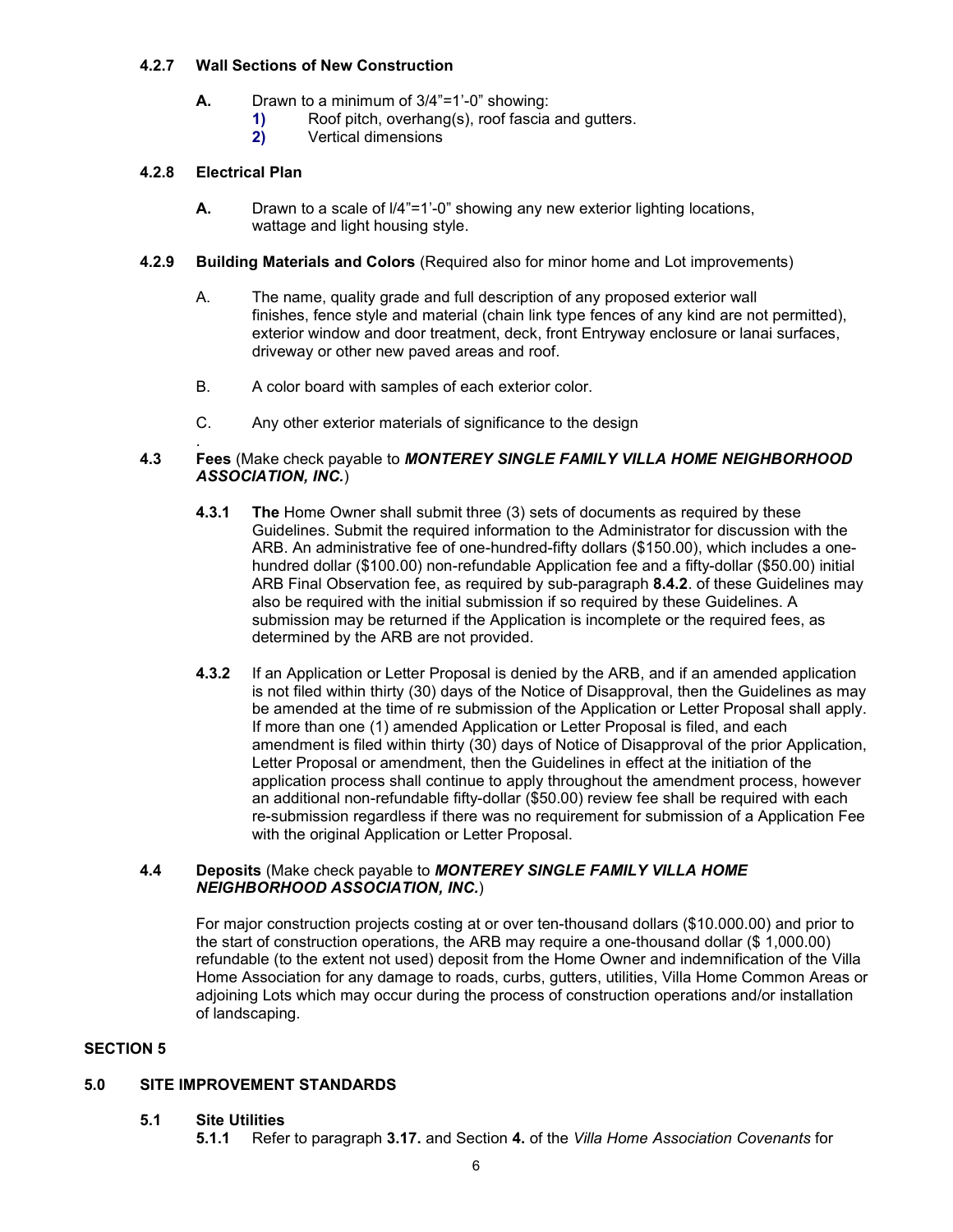requirements regarding easements.

**5.1.2** All Lot Owners must connect to potable water, sewer, and electrical utilities. Telephone, cable TV and electrical connections shall also be by underground feeder.

# **5.2 Set-Back Requirements:**

- **A. Front Lot Lines 25 Feet**
- **B. Side Lot Lines 7.5 Feet**
- **C. Rear 25 Feet**
- **D. Pool 18 Feet**

**Note:** If two (2) adjacent Lots are acquired and used as a single building site under a single Lot Owner, the side Lot lines shall refer only to the lines bordering on the neighboring Lot Home Owner's property. In no event shall a single building site combine more than two (2) Lots, or use portions of Lots other than whole Lots.

#### **E. Rear Lot Lines**

**Note:** Yards that abut Mission Drive are deemed to be rear yards when the main access to the Home is provided via a road other than Mission Drive.

#### **5.2.1 Variations**

The ARB shall have the right to authorize and approve minor variations of building set back lines to accommodate special characteristics of a Lot. Any such authorization, if given, shall be evidenced in Minutes of a Villa Home Association Board meeting.

# **5.3 Boundary Walls:**

- **5.3.1** Refer to paragraph **3.3** of the *Villa Home Association Covenants* for information regarding Boundary Walls, Ownership and maintenance of the appearance and the structural integrity of the Boundary Walls.
- **5.3.2** The Villa Home Association and/or the ARB shall not be a party to any dispute between Home Owners regarding the maintenance of a Boundary Wall or the use of any easements described in paragraph **3.3**. of the *Villa Home Association Covenants*
- **5.3.3 Note:** Home Owners of Lots abutting Mission Drive shall not be permitted to have a rear Boundary Wall closer than three feet (3'-0") from the rear boundary line and shall be required, if a Boundary Wall is constructed, to plant low maintenance landscaping pursuant to the standards established by the ARB, between the wall and the rear lot line.
- **5.3.4 Note:** Home Owners of Lots 1, 2, 3 and 4 of the Villa Home Neighborhood are not permitted to have a Boundary Wall closer than seven and one-half feet (7-6") from the rear boundary line.

# **SECTION 6**

# **6.0 ARCHITECTURAL STANDARDS**

The exterior of all Homes shall be designed, constructed and maintained to be compatible with the intent and purpose of the *Covenants* and these Guidelines. All design efforts should be preceded by a careful investigation of these documents. For convenience, the ARB most commonly applied standards are reproduced herein. Where any of these standards may conflict with the *Covenants* and/or applicable law, the *Covenants* and/or applicable law shall govern.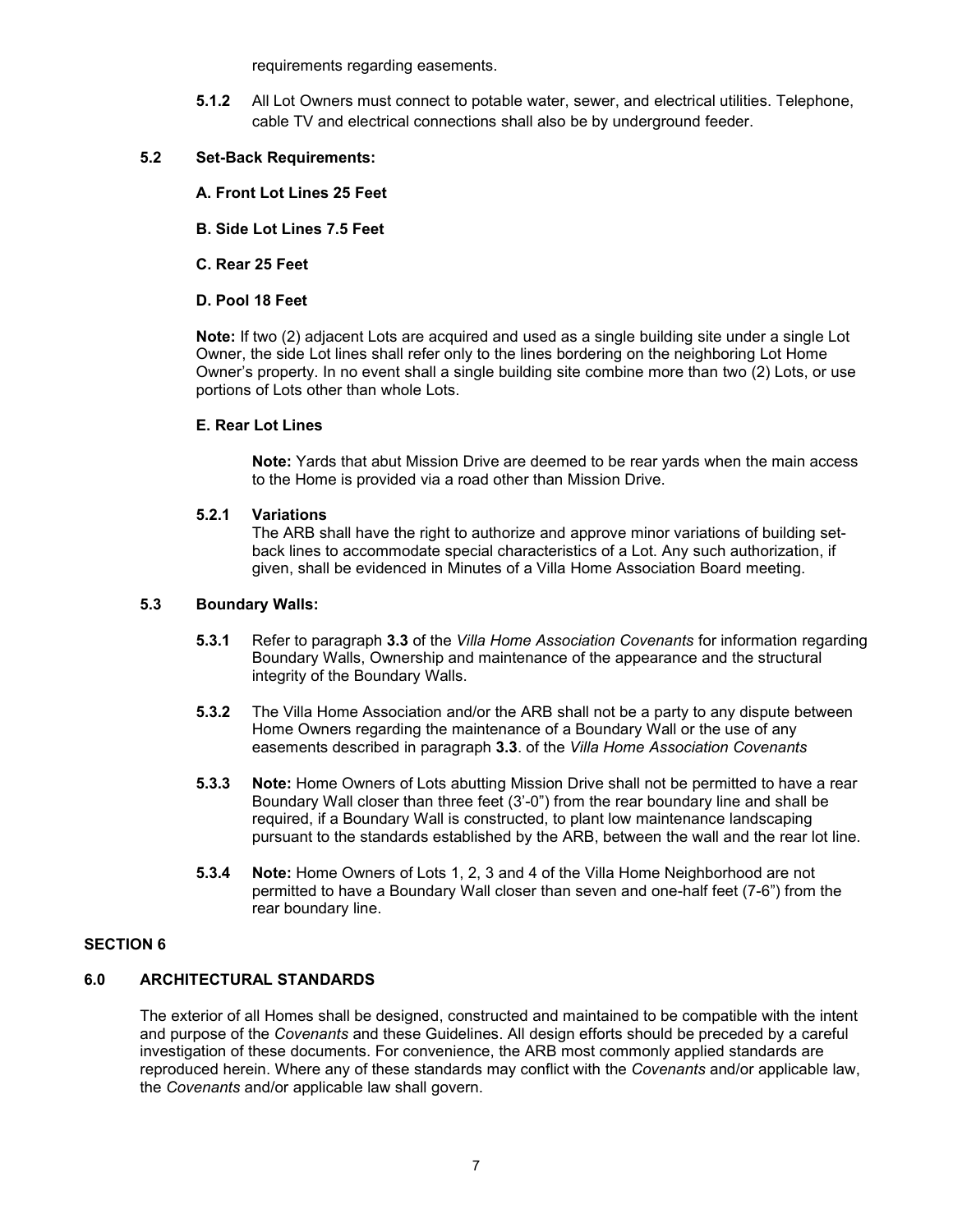# **6.1.1 Laws, Codes and Ordinances**

The Home Owner shall be responsible to provide all new work in conformance with existing applicable laws, codes and ordinances which are in effect at the time of construction.

# **6.1.2 Nuisance**

No noxious or offensive use may be made of the Home, Lot, Neighborhood or the Community and no such activity shall be permitted which would be a nuisance by reason of unsightliness or excessive emission of noise, odors, liquids, gases, dust, vibration, fumes or smoke.

# **6.2 Exterior Design**

The paragraphs which follow provide specific guidelines for consideration in planning an addition or remodeling of a Home. However, it should be understood that the evaluation process involves subjective as well as objective factors. A Home which meets all the statistical criteria may be unacceptable if its overall aesthetic impact is unacceptable. In evaluating the exterior appearance of a Home addition, the ARB will take into consideration elements of design and site conditions including, but not limited to:

# **6.2.1 Site Utilization**

The relationship of proposed new construction to the existing Home and to natural and man-made features; views from the Home and adjacent structures; common open space; neighbors; height; width; set-back requirements and overall visual impact.

# **6.2.2 Scale**

The relationship of the proposed new structure to existing surrounding structures and the site size in terms of Lot coverage, and the height, width and overall visual impact.

# **6.2.3 Massing**

The relationships of the existing and new portions of the Home relative to each other

#### **6.2.4 Openings**

The relationship of exterior openings (doors, windows, etc.) to the solid portions of the design and to one another, compatibility with the design of the existing Home, materials used, and the manner in which the openings are detailed

#### . **6.2.5 Roofscape**

The relationship of roof shapes and treatment of the overall design concept of the Home to insure that the residence will continue to represent a comprehensive design solution

# **6.2.6 Aesthetics**

The overall architectural design quality based upon the judgment of the ARB.

# **6.3 Exterior Materials, Colors and Textures**

**6.3.1** Except as may be provided otherwise, exterior materials and colors shall harmonize with the Neighborhood. Materials which are appropriate to achieve this harmony include stucco, stone, wood and brick. Appropriate colors are generally subdued and compliment or are in earth tones. Building materials used shall be appropriate to the residential design. Exterior finished materials shall be of a high quality. Detailed technical specifications or technical brochures of all exterior materials, colors and textures are required at the time of submission of the Application. Large color samples not less than 12 inches square shall be provided to the ARB on the actual material to which it is to be applied.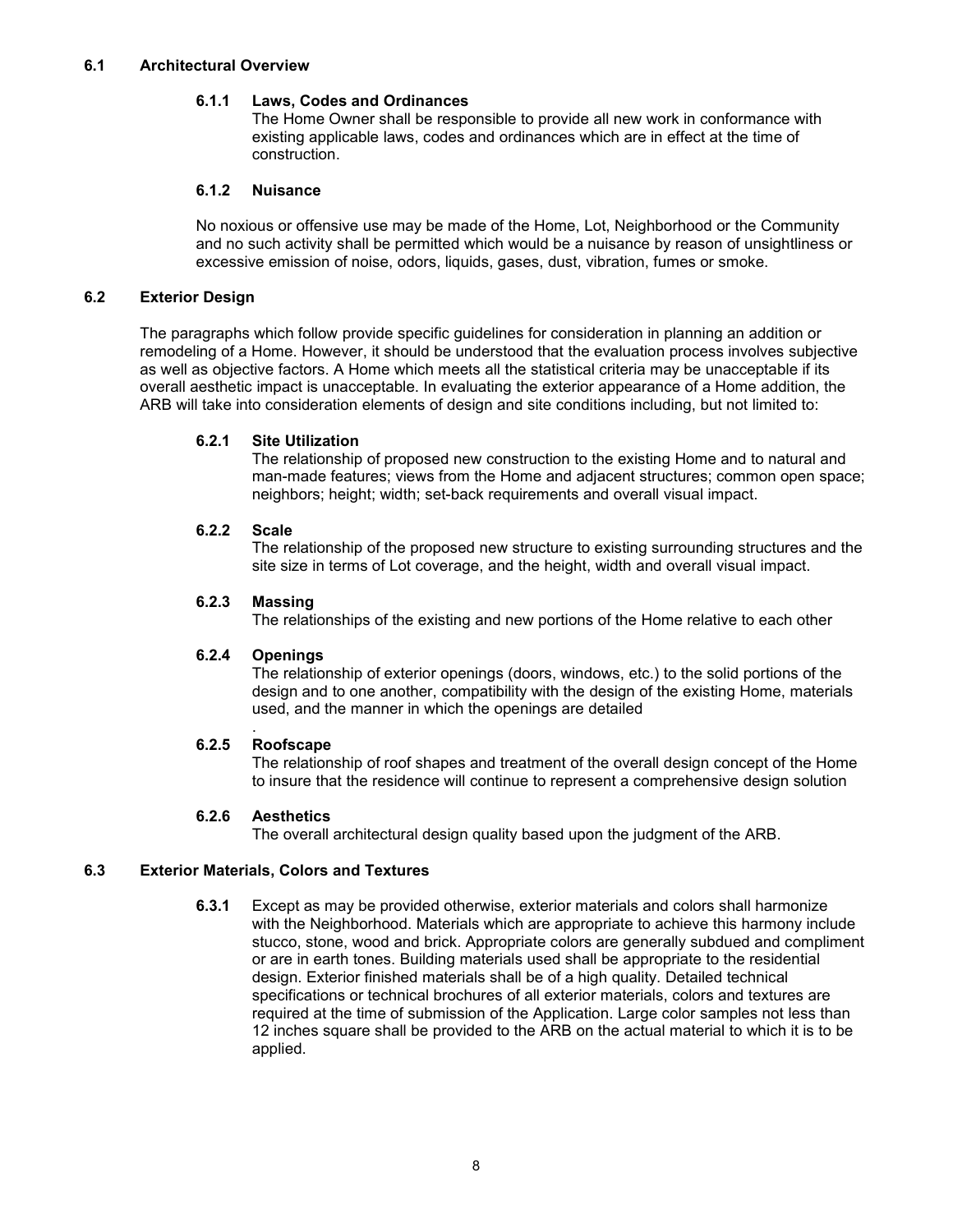**6.3.2** Except as may be provided otherwise, inappropriate use of materials and colors for the Home shall not be permitted. Examples of such inappropriate materials are plastic or simulated brick materials, plastic and particle board siding materials or simulated stone. Plastic materials may be used for enclosure walls when approved by the ARB. An example of inappropriate color is a bright color used for an entire wall surface or roof material. Samples of proposed colors shall be required to be painted on a panel for field review by the ARB if the color has not been previously approved, or if the color appears to be out of character with the surrounding neighborhood.

# **6.4 Exterior Home Elevations**

**6.4.1.** Equal attention to detail and architectural definition shall be given to all sides of the Home when an addition or alteration work is being anticipated. Such details include, but are not limited to, stucco banding, accent materials and roof character and window treatment. Retaining walls, planter walls and privacy walls are acceptable when approved by the ARB. Stem walls shall be shown on the building elevations.

- **6.4.2** Natural materials and light, warm colors which compliment or are in earth tones are encouraged. Examples of some approved materials and colors are:
	- A. Stucco in light colors and/or warm earth tones and complementary colors.
	- B. Wood finishes of redwood, cedar or cypress in natural stain or paint colors.
	- C. Natural stone such as granite and marble and rock left in natural patina.
	- D. Stucco rock and artificial stone are prohibited on the exterior.
	- E. Brick in light colors and/or warm earth tones.

# **6.5 Openings, Windows, Trim, Canopies and Awnings**

- **6.5.1** Windows shall be clear or tinted glass of bronze, gray or smoke colors to match existing windows. No reflective glass or reflective tinting which gives a mirror-like finish shall be used for doors or windows.
- **6.5.2** Matching existing window framing is encouraged, but not required. Metal trim in white or bronze colors is acceptable.
- **6.5.3** If aluminum windows or sliding glass doors are used, they shall be finished in a brown, bronze or white, factory-applied electrostatic or anodized finish. Mill-finish or clear anodized aluminum is not allowed.
- **6.5.4** Window, front Entryway enclosure and porch screening shall be a gray, bronze or charcoal. No mill-finish or clear anodized aluminum will be allowed on framing for a pool and/or spa enclosure, front Entryway enclosure or porch.
- **6.5.5** Exterior shutters, when used, shall be operable or appear as such. Storm and hurricane shutters or windows may be installed over openings only when a storm is imminent. All storm shutters shall be attractive, appropriate and concealed when in their opened position. Shutters shall not be installed for security purposes over extended periods of time when the Home Owner is not present. The Home Owner is responsible to make provisions to have the exterior shutters installed by others in the event of a storm when the Home Owner is not present.
- **6.5.6** Entry areas can be emphasized with an accent color on porches, walkways and special door materials. Garage doors shall be de-emphasized.
- **6.5.7** Entrance canopies and window awnings are not permitted.

#### **6.6 Exterior Home Lighting**

**6.6.1** Refer to paragraph **3.13.** of the *Villa Home Association Covenants* for applicable living area requirements.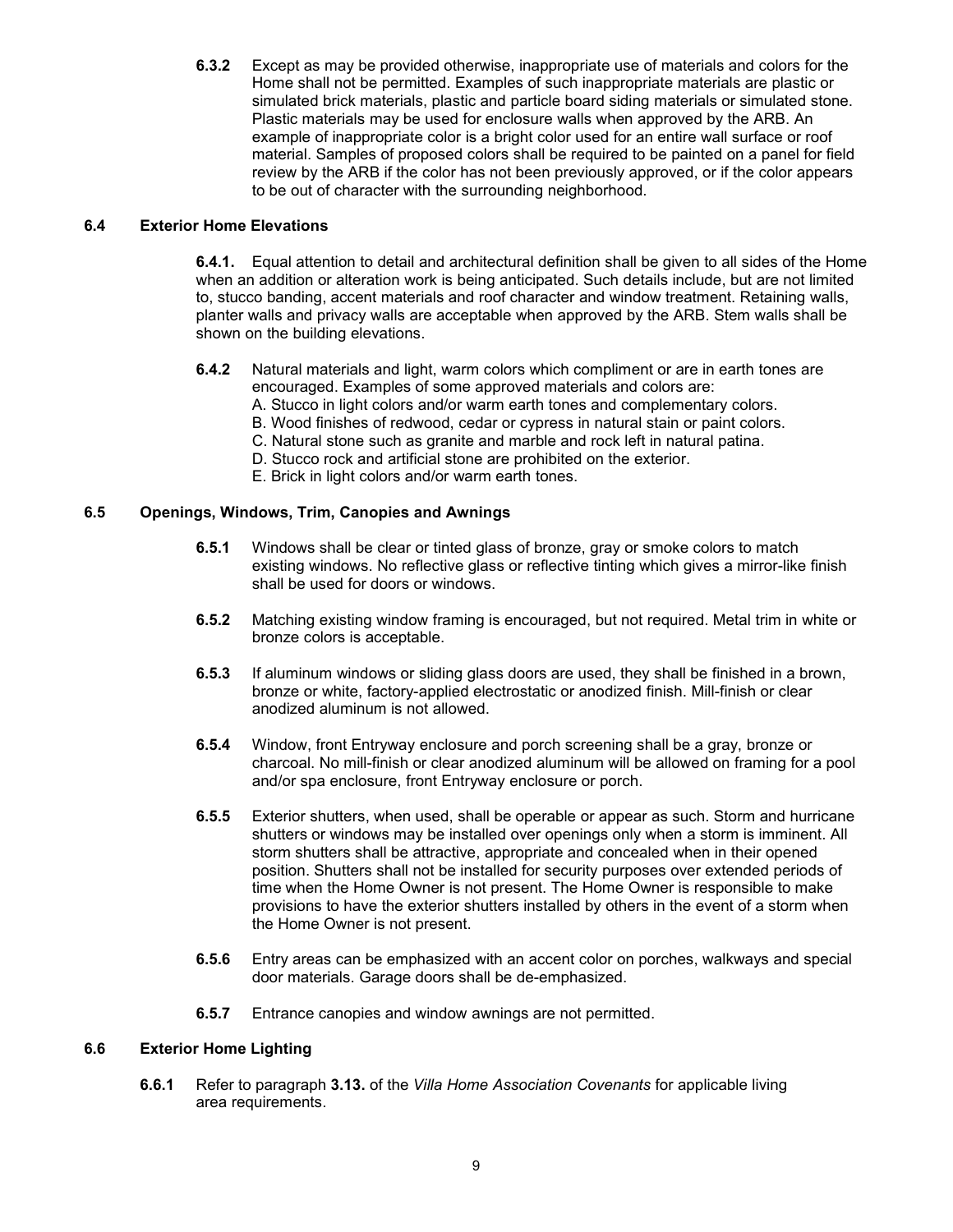- **6.6.2** Each Home shall have exterior night lighting, which shall, at a minimum, include one (1) light attached to the front of the house on the wall or ceiling or between the Home and front Lot line. This exterior night lighting requirement can also be accommodated solely with lighting required under sub-paragraph **6.6.3** of these Guidelines.
- **6.6.3** Light sources shall be concealed, where possible, with all light in shades of warm white. No colored lights will be permitted except for short periods of time over Holidays. Spillover of light onto neighboring properties shall be avoided and lighting shall be shielded to prevent glare. Wall washes can be achieved through eave-mounted, wall or ground light.
- **6.6.4** Lights with warm tone, sixty (60) watt minimum bulbs are required on either side of the garage door and shall be on a solar activated switch so that these lights are also on from sunset until sunrise.
- **6.6.5** Electrical plans shall be provided for new construction which shows the location of all new or additional exterior lighting and the wattage and light housing style.
- **6.6.6** All exterior lighting is subject to approval of the ARB. The ARB will consider the light position, color, mounting structure, wattage and effect on adjacent properties.
- **6.6.7** Landscape lighting is outlined in Section 7 of these Guidelines.

# **6.7 Living Area**

Refer to paragraph **3.5.** of the *Villa Home Association Covenants* for applicable living area requirements.

# **6.8 Maximum Height of Structures**

Refer to paragraph **3.4.** of the *Villa Home Association Covenants* for information regarding height of structures.

#### **6.9 Roof**

- **6.9.1** Refer to paragraph **3.8.** of the *Villa Home Association Covenants* for information regarding roofs.
- **6.9.2** Roof material shall be the same material, design and character as the original roofs constructed on the Lot. In the event that the Villa Home Board approves additional materials, a Notice of such approval will be maintained in these ARB Guidelines when any subsequent updated copy is released.
- **6.9.3** When new roof water proofing isbeing installed, the existing roof tile may also be replaced. The new roof tile is not required to be the same color as the previous roof tile, but must be harmonious with the Home color and roofs of the surrounding Homes. .A sample of the proposed new roof tile shall be reviewed and approved by the ARB.
- **6.9.4** Roof pitches and overhangs may vary as necessitated by architectural design, however no flat roofs are allowed as a major structural element. A minimum roof slope of 5 to 12 is set as a standard. Roofs shall have a minimum overhang of two feet (2'-0") on the cave and on the gable ends. Fascias shall be a minimum of eight inches (0'–8"). No metal fascia or soffits will be permitted. Fiberglass and asphalt shingles are also unacceptable. Roof material on new Home additions shall match the existing roof material and color.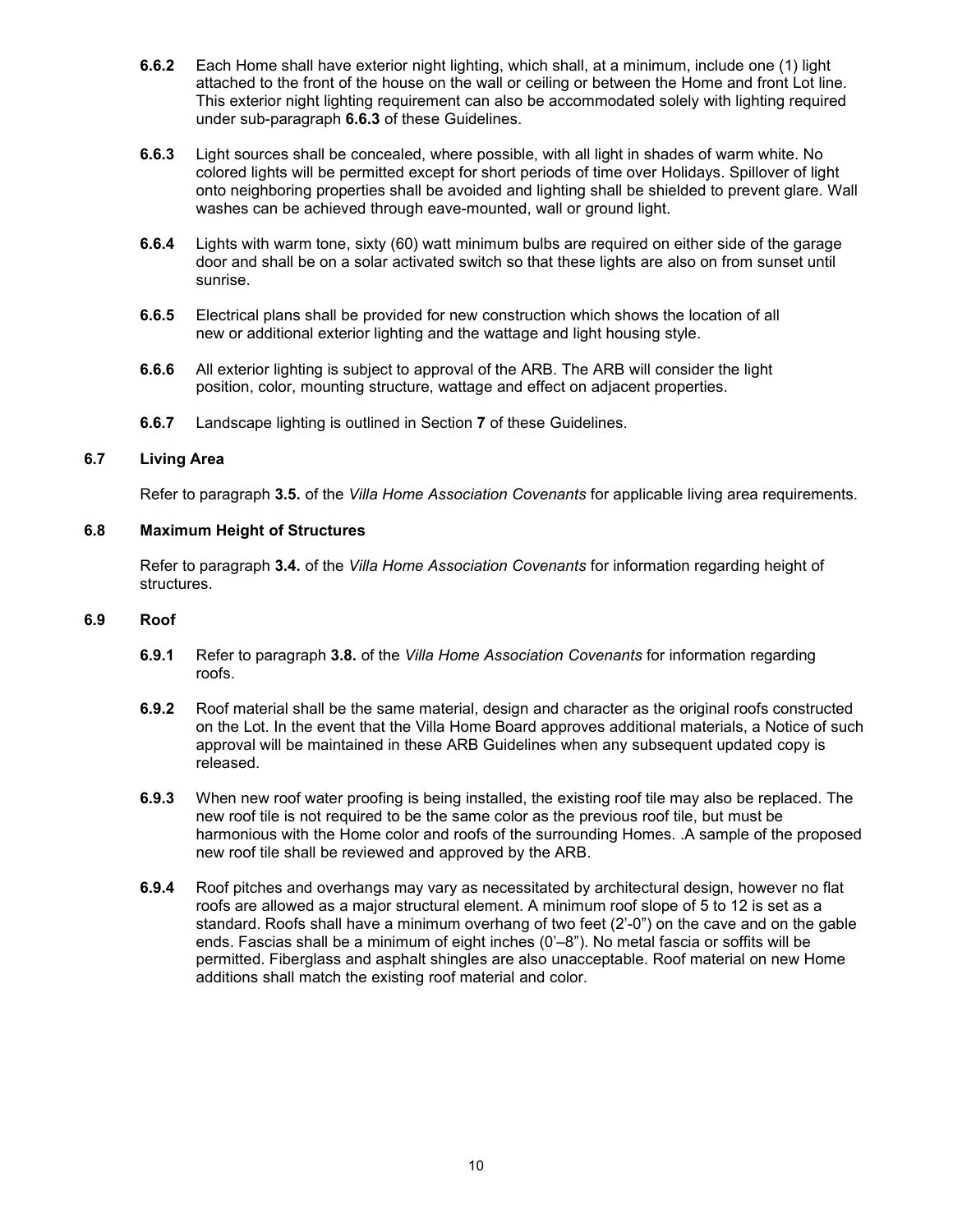# **6.10 Roof Accessories and Elements**

# **6.10.1 What is NOT Permitted**

No visible external antennas, discs, antenna poles, antenna masts, electronic devices, antenna towers, citizen band (CB) or amateur band (ham) antenna, shall be permitted except as may be specifically approved in writing by the Villa Home Board. A flagpole may not be used as an antenna.

#### **6.10.2 Stacks and Vents**

Plumbing stacks and roof vents shall match roofing colors and be placed as inconspicuously as possible. All prefabricated fireplace unit stacks shall have an approved terminal cap and maintain rodent and insect control.

#### **6.10.3 Flashing, Gutters and Downspouts**

Exposed flashing, gutters and downspouts shall be approved and painted to match the fascia and/or wall of the house.

# **6.10.4 Skylights**

Installation of skylights is acceptable if approved by the ARB. Indicate size, location, material and color on a Roof Plan and submit to the ARB with an Application.

#### **6.10.5 Solar Collectors**

Installation of roof mounted solar collectors is acceptable if approved by the ARB. Solar collectors shall not be located on the front of the Home facing the road. Indicate size, quantity, location, material and color on a Roof Plan and submit to the ARB with an Application.

# **6.11 Service Area**

- **6.11.1** Refer to paragraph **3.9.** of the *Villa Home Association Covenants* for information regarding Garbage and Trash. Paragraph **3.9.2.** provides the requirement for one (1) garbage disposal unit located inside the Home
- **6.11.2** Service areas shall be properly maintained and include areas to accommodate air conditioning compressors, pool and spa equipment, garbage and trash receptacles, electrical service entrance if not located inside the Home, and other items that by their nature present an unsightly appearance. The Service Area should be convenient to the utility service of the Lot and all items inside the Service Area shall not be visible from any adjacent Lots or the road but rather be screened from view by a privacy enclosure, not less than four feet (4'-0") nor more than six feet (6'-0") in height. Such enclosure shall be an integral part of the site development plan using landscape and building materials and colors that are harmonious with the Home it serves. Both the Floor Plan(s) and the Site Plan shall show the Service Areas with proper visual screening and enclosure of it on any Application submitted to the ARB.

#### **6.12 Mechanical Equipment, Air Conditioning and Gasoline Emergency Generators**

- **6.12.1** Refer to paragraph **3.10** of the *Villa Home Association Covenants* for information regarding air conditioners and mechanical equipment.
- **6.12.2** Air conditioning units, pool, spa and irrigation equipment, electrical power meters and garbage and trash receptacles shall not be readily visible from any adjacent Lots or the road. A privacy landscape element, building wall or fence, no higher than six feet (6'-0") shall be installed around these items. Painting existing equipment and mechanical and electrical items (such as mechanical & pool/spa equipment, conduit, meter cases, etc.)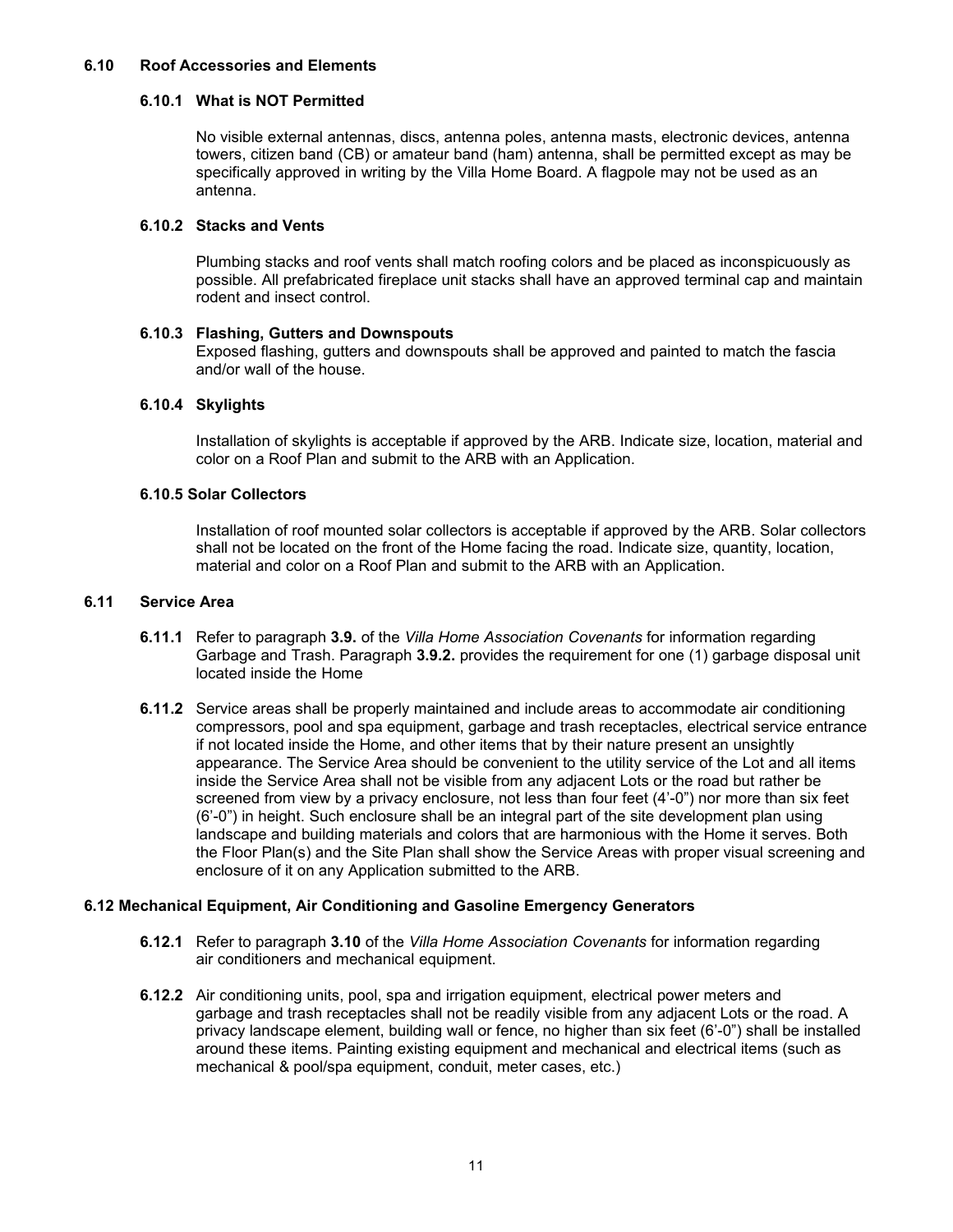with appropriate exterior paint in the same color as the Home is recommended for items located above the privacy landscape element, building wall or fence enclosure.

- **6.12.3** Placement and other conditions relating to the use of exterior air conditioning, pool and spa equipment, and other mechanical equipment shall be subject to approval by the ARB.
- **6.12.4** Window air-conditioning units are not permitted. Thru wall air conditioning and exhaust fans may be affixed to the building with approval by the ARB.
- **6.12.5** The use of a gasoline emergency generator for electrical power is encouraged during extended electrical power outage. When in use, the generator shall be located in the Service Area or external to the Home. Use of gasoline generators inside the Home is prohibited.

#### **6.13 Pools, Spas, Front Entryway Enclosure, Lanais and Screening**

- **6.13.1** No above ground pools or spas will be permitted other than children's temporary wading and play pools which are to be located in rear yards only.
- **6.13.2** All pool and spa enclosures shall tie into or match the Home roof line and slope. The vertical screen wall portion of the lanai enclosure shall not exceed the height of the roof soffit of the existing Home constructed on the Lot. Screening shall be a gray, bronze or charcoal color.
- **6.13.3** No mill-finish or clear anodized aluminum will be allowed on framing for a pool and/or spa enclosure, front Entryway or porch.
- **6.13.4** Diving boards, slides or platforms are not permitted.
- **6.13.5** Pool and spa lights shall be subject to ARB approval and shall generally be designed to minimize the light effect on adjacent Lots.
- **6.13.6** Pool and spa enclosures shall be shown on all plans, including roof plane, floor plans and exterior elevations when Home Owner submits the Application to the ARB.

#### **6.14 Sheds and Temporary Structures**

- **6.14.1** No storage sheds and prefabricated enclosed storage units shall be installed or erected.
- **6.14.2** No tents or temporary structures shall be permitted unless their site, appearance and temporary location on the Lot has first been approved by the ARB. Temporary structures shall be removed within seven (7) days after installation or erection.

# **6.15 Signage and Graphics**

Refer to paragraph **3.12.** of the *Villa Home Association Covenants* for information regarding signs. Lighted signs of any kind shall not be permitted on the exterior of the Home.

**Note:** No erected sign may have a surface area on any one (1) side of more than one (1) square foot except signs advertising a Lot or the improvements thereon for sale or lease which may be up to four (4) square feet

#### **6.16 Home Address**

Each Home address has initially been indicated on the road face of the mailbox. Additional road identification (street address) of the Home is not required.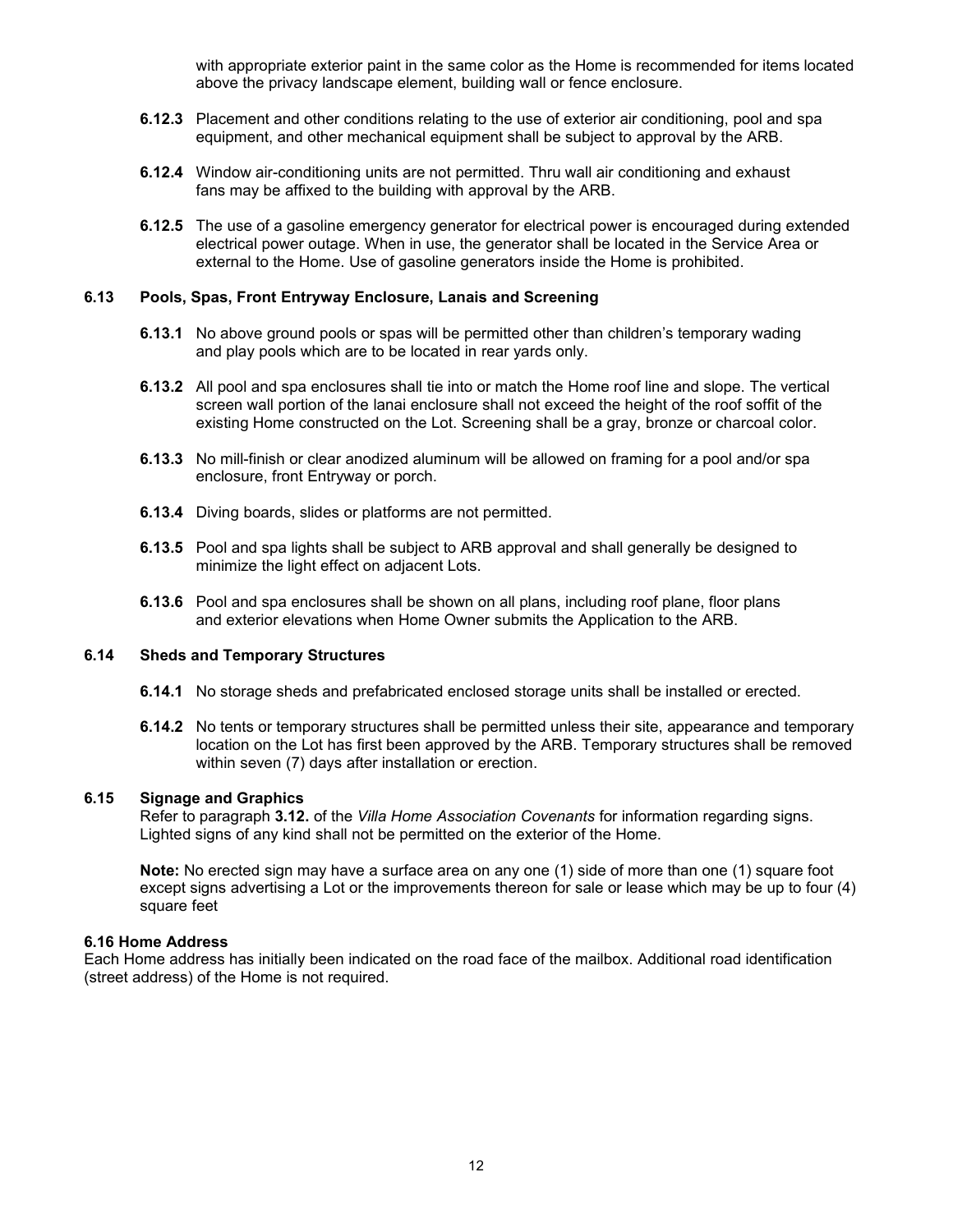# **6.17 Flagpoles & Display of American Flag**

- **6.17.1** The location of one (1) wall mounted flagpole beside the garage door or on the mailbox post is permitted per Lot. Vertical flagpoles located in the front yard or road side yard of corner Lots are not permitted.
- **6.17.2** If the mailbox post is selected, both Home Owners of shared post mailboxes should agree and the flag pole shall be installed such that it projects into the front yard and not toward or over the road.
- **6.17.3** The presentation of the United States Flag shall be in accordance with governmental regulations regarding display of such Flag.

A. **Note:** When the flag isdisplayed in a manner other than by being flown from a pole, it shall be displayed flat. When displayed either horizontally or vertically against a wall, the union shall be uppermost and to the left when viewed from the road. It is the custom to display the flag only from sunrise to sunset however the flag may be displayed twenty-four (24) hours a day if illuminated.

# **SECTION 7**

# **7.0 SITE IMPROVEMENT WORK**

All new site work, grading, drainage and landscaping shall be properly designed and indicated on a Site Plan submitted for review. Ground elevations of new site improvement work compared to the finished floor elevation of the existing Home and the road shall be shown on the Site Plan.

#### **7.1 Grading and Drainage**

- **7.1.1** When a Home Owner makes extensive revisions to the exterior of their current Home such as expanding the Home to add interior space, constructing a deck or lanai, installing an underground swimming pool or spa and similar extensive construction work that can alter the existing exterior condition of the Lot, the Lotgrading and drainage shall be reassessed.
- **7.1.2** All drainage and grading shall be properly designed and indicated on the Site Plan submitted to the ARB for review. Lots shall be tilled and graded so that the front yard portion of water run-off flows to the road. Side and rear yards shall be filled and graded in a manner which promotes good drainage without affecting the adjacent Lots. The rear of Lake Lots shall slope to the lake shoreline at a minimum 0.5% grade.
- **7.1.3** Lots adjacent to Tract A ("Lake") shall not be increased in size by raising or filling in the portion of the Lot fronting on the Lake. Lot Home Owners shall not dike, rip-rap or block, divert or change the established embankment or water level in any way.

#### **7.2 New Site Improvement Work**

Site improvement work includes allembellishment and improvement of the land as well as the proper maintenance and cultivation of plant life. For purposes of these Guidelines, the term 'Site Improvement Work' is further subdivided into:

#### **7.2.1 Hardscape**

For purposes of these Guidelines, the term 'Hardscape' includes:

- Brick, concrete and concrete products, paving.
- Decks, patios, porches to the extent not considered a structure.
- Fences, walls and planters to the extent not considered a structure.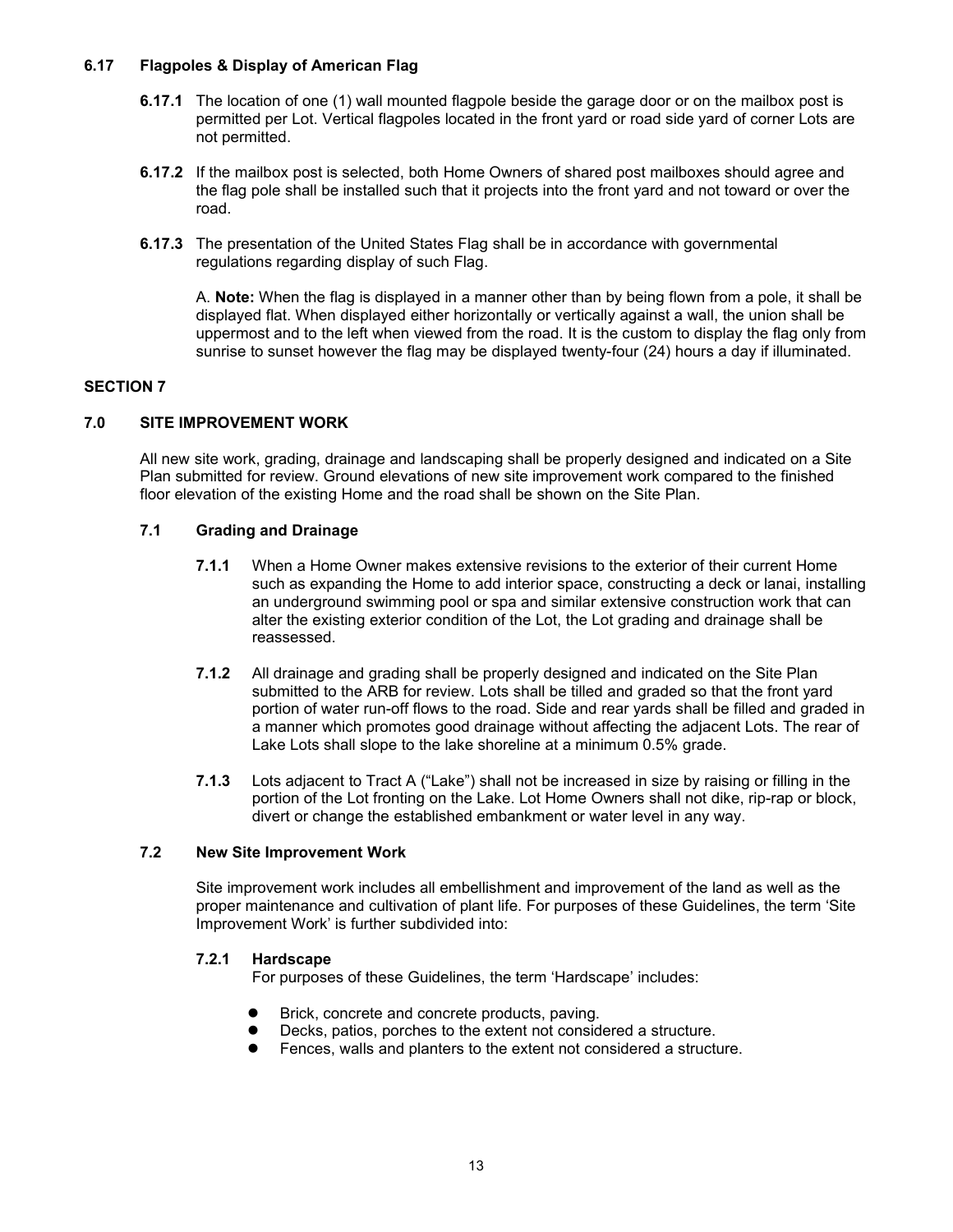# **7.2.2 Landscaping**

For purposes of these Guidelines, the term 'Landscaping' includes, but is not limited to the following:

- Grass, plants, shrubs, flowers, trees other vegetation and trellises.
- Bark, mulch, peat, stakes, boards, timbers and other wood products.
- Stone, rock and gravel.
- **•** Landscape Lighting

# **7.2.3 irrigation**

For purpose of these Guidelines, the term 'Irrigation' includes an underground automatic type system with pump, controls and time clock.

#### **7.2.4 Ornamentation**

For purposes of these Guidelines, the term 'Ornamentation' includes, but is not limited to the following:

Birdbaths, birdhouses, trellises, exterior artwork, statues, and figurines. Water features (i.e. ponds, streams, waterfalls and other similar water uses.) Metal, plastic and man-made items when used for beautification of the land rather than for adornment of a structure designed to be occupied by humans.

# **7.2.5 Other Exterior Items** [Refer to paragraph **7.7** of these Guidelines]

For purposes of these Guidelines, the term 'Other Exterior Items' includes, but is not limited to the following:

- Animal Housing
- Children's Play Equipment (trampolines, swing sets, playhouses, etc.)<br>● Docks
- Docks
- **•** Driveway Reflectors
- **Exterior Furniture**
- Game Courts
- **•** Grilling Equipment
- **•** Mailboxes<br>• Newspape
- Newspaper Tubes
- **•** Other Similar Exterior Items

# **7.3 Hardscape**

- **7.3.1** All Homes shall have a defined driveway constructed of concrete, brick, or other suitable impervious material. Asphalt, gravel or shell driveways are not permitted. Examples of approved hardscape materials include:
	- **A.** Smooth finished concrete with a tool edged finish or bordered with an acceptable material, such as brick
	- B. Impressed or pattern concrete in warm earth tones.<br>C. Paver block or brick in gray or warm earth tones.
	- C. Paver block or brick in gray or warm earth tones.<br>D. Fixed exposed agaregate in neutral colors such a
	- Fixed exposed aggregate in neutral colors such as epoxy bonded aggregate.
- **7.3.2**. The entry walkway surface shall be the same, orcompatible with, the driveway material.

#### **7.4 Landscaping**

**7.4.1** Each Home Owner's landscaping shall contain at least 50% native species of plants. At least two  $(2)$  shade trees having a minimum six foot  $(6'-0'')$  turn diameter measured two feet  $(2'-0'')$  above the ground (14' to 16' tall) are required to be planted on each Lot, one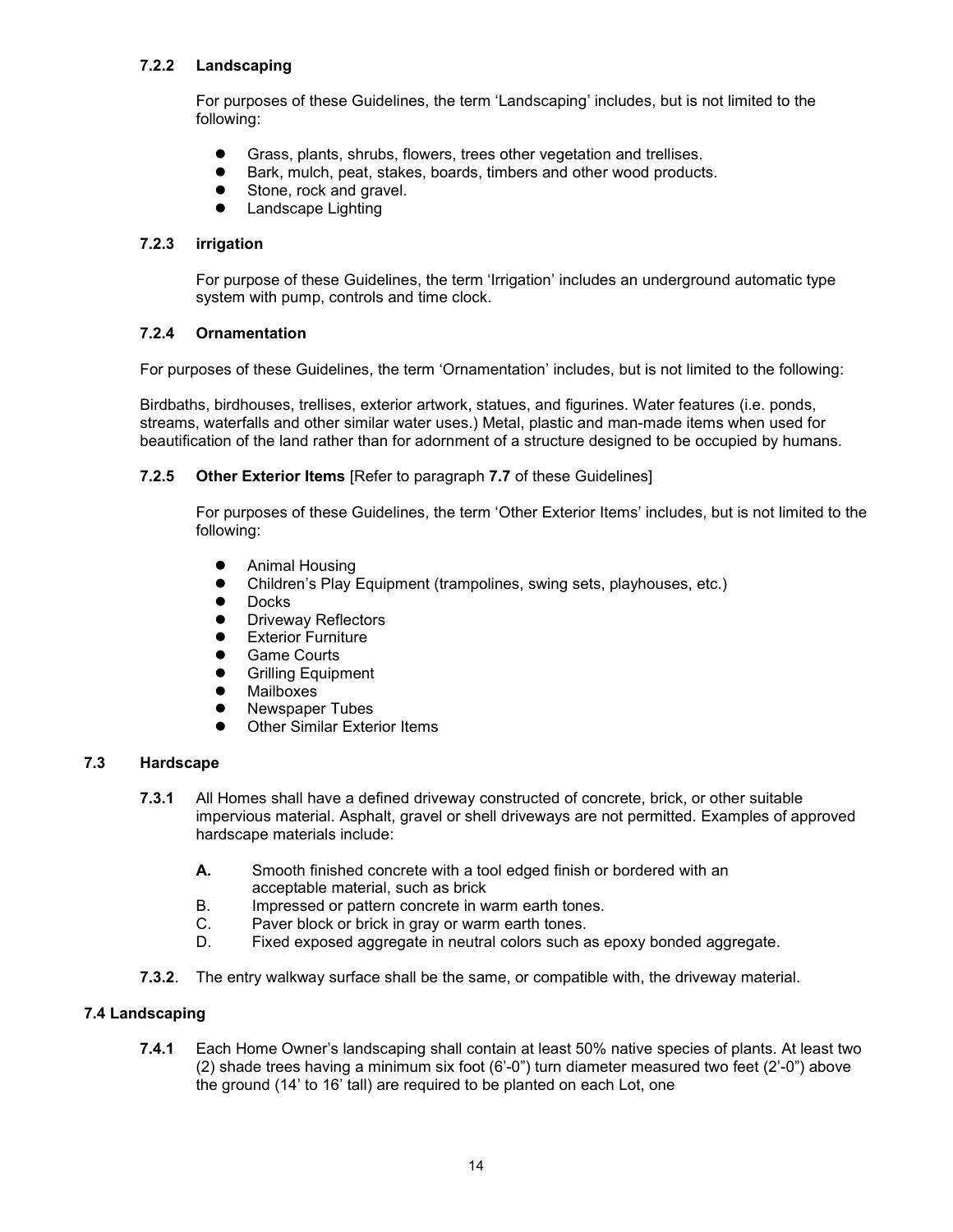(1) of which shall be located in the front yard. Existing plant life and trees will be credited if they meet these requirement and they are not a prohibited species.

**7.4.2** Proposed new landscaping plans shall include a plant list for new work that includes both common and botanical names, plant size and spacing, and shall also show existing trees and shrubs, new sod areas and all new shrub and tree locations. Landscape plans shall also show locations of new and existing structures, driveways, gazebos, walkways and any other landscape features.

Collier County has addressed specific exotic trees and plant species in their Ordinances. Home Owners should check with local planning agencies or zoning departments for specific details before submitting their letter Proposal to the ARB.

**7.4.3** It is important that native plants are used correctly and in the right position. All plants are not suited for everyone's Lot. Many species prefer no water, while others require almost constant water. Several resource books are available at the library. *'*Listed below are some native plants that can be adapted to environmental conditions found in The Villa Home Neighborhood and can easily be incorporated into a landscape design for a Lot. Plants with asterisks (**\*\*\***) represent more available materials found in nurseries.

A. **LARGE CANOPY TREES:** Wild tamarind (Lysiloma latisiliquum) Gumbo limbo (Bursera simaruba) With protection Fiddlewood (Citharexylum fruticosum) Willow bustic (Dipholis salicifolia) Wingleaf soapberry (Sapindus saponaria) Native fig (Ficus aurea) With protection Seagrape (Coccoloba uvifera) With protection Mahogany (Swietenia mahagoni) Live oak (Quercus virginianna) Slash pine (Pinus elliottii) Red maple (Acer rubrum) Bald cypress (Taxodium distichum) deciduous Hackberry (Celtis laevigata) Sweet gum (Liquidambar styraciflua) Royal palm (Roystonea elata) **B. SMALL TO MEDIUM SIZE CANOPY TREES:** Florida elm (Ulmus Americana) Scrub live oak (Quercus geminate) Scrub hickory (Carya floridana) Black ironwood (Krugiodendron ferreum) Pigeon plum (Coccoloba diversifolia) Simpson stopper (Myrcianthes fragrans) Magnolia (Magnolia grandiflora) Cabbage palm (Sabal palmetto) **C. LARGE SHRUBS FOR TYPE "B" SCREENS:** Black ironwood (Krugiodendron ferreum) Pigeon plum (Coccoloba diversifolia) Myrsine (Myrsine floridana) Florida privet (Forestiera segregate) Wax myrtle (Myrica cerifera) Maiden bush (Savia bahamensis) Simpson stopper (Myrcianthes fragrans) Crabwood (Ateramnus lucidus) Yellow elder (Tecoma stans) Cinnamon bark (Canella winterana) Walters Viburnum (Viburnum obovatum) Paurotis palm (Acoelorrhaphe wrightii) **D. SHRUBS FOR 36 INCH HEIGHT MINIMUM HEDGE:** Florida privet (Forestiera segregate) Necklace pod (Sophora tomentosa)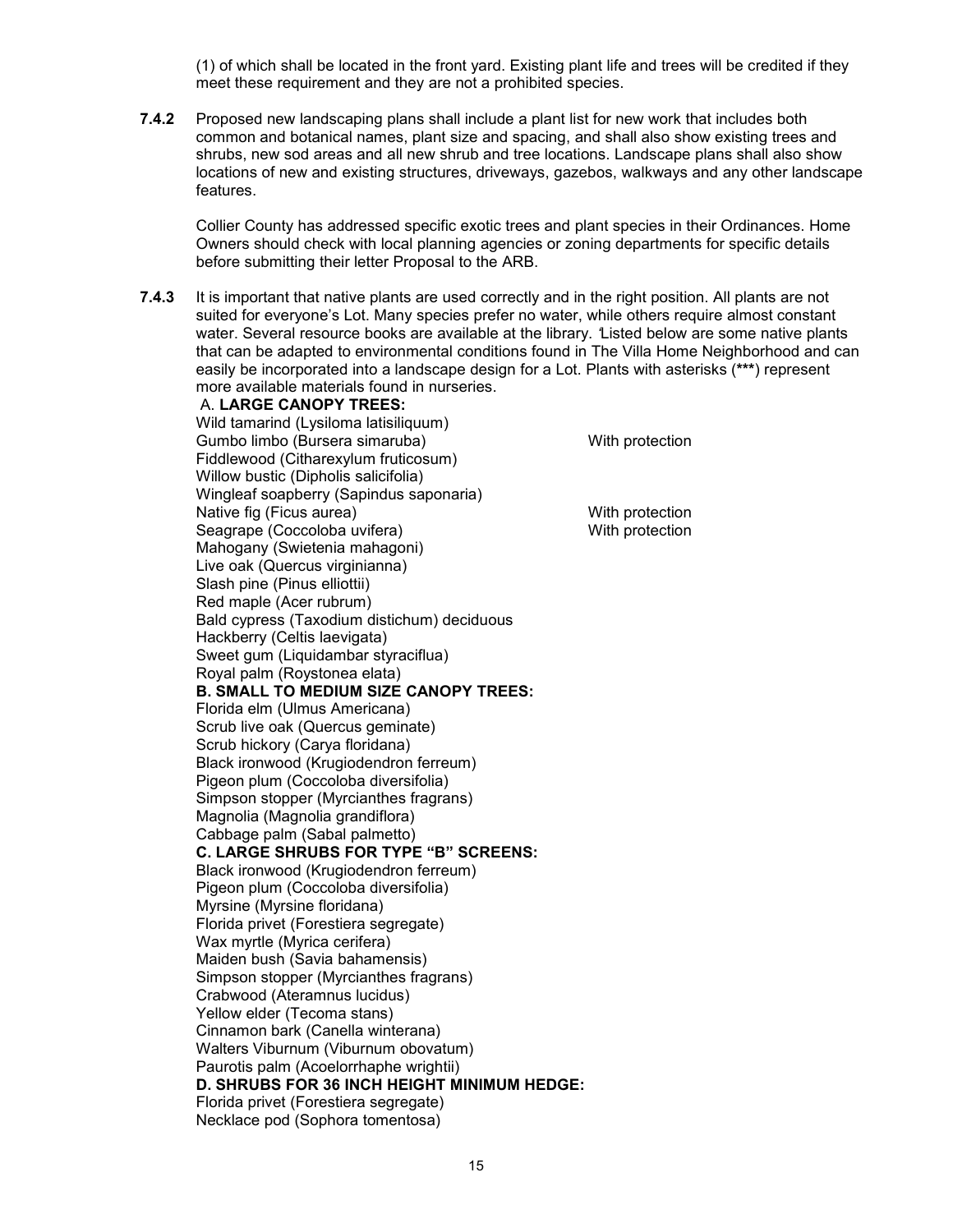Saw palmetto (Serenoa repens) Silver saw palmetto (Sereno repens 'Cinerea') Myrsine (Myrsine floridana) Maiden bush (savia bahamensis) **E. GROUNDCOVERS:** Leatherfern (Arostichum panaefolia) Boston fern Coontie Beach Sunflower \*With Protection: Protect from cold by planting in courtyards or adjacent to buildings and other vegetation.

**7.4.4** Dead and/or prohibited trees and plants shall be removed from the Lot which may require a permit from applicable governing agencies.

#### **7.5 Landscape Other**

- **7.5.1** Tree wells are acceptable provided they are properly designed to drain and are constructed of appropriate materials
- **7.5.2** Tree lighting shall be concealed underground or in shrub masses. Garden lights or walkway bollards shall direct the light down with a concealed light.
- **7.5.3** All area not covered by structures or hardscape materials shall be landscaped to the pavement edge of any abutting roads and to the water line of the abutting lake.
- **7.5.4** St. Augustine species of grass, including Flora-tam, Bitter Blue, and Seville are required as a lawn. Bahia is not allowed. Gravel, rock, pea gravel or other material may not be substituted as a ground cover or a lawn but may be used in tree and planting beds similarto mulch or around mailboxes and/or road signage.
- **7.5.5** Shrub masses can be used to buffer views and to screen private areas. Shrub plantings shall be massed in groupings of three (3) or more plants.
- **7.5.6** No shrub mass or hedge barrier above six feet (6'-0") is permitted to extend beyond the rear yard setback of a lake Lot.
- **7.5.7** No artificial trees, shrubs, grass or other vegetation subject to view from the road shall be placed or maintained as part of the landscaping on a Lot.

# **7.6 Irrigation**

- **7.6.1** All irrigation systems shall be of an underground automatic type with pump, controls and time clocks which are screened from view.
- **7.6.2** All irrigation for Lots shall be by water supplied by municipalities, private wells or improvement districts.
- **7.6.3** "Pop-up" spray or knocker heads are encouraged. Irrigation heads shall be adjusted to prevent excessive spraying onto the road.
- **7.6.4** Exposed pipe extensions, below ground valve and control box covers, expansion tanks, and other mechanical and utility equipment and devices that are located in the lawn, shall be painted *Rust oleum* Spruce Green 7737 in a satin low sheen finish or other suitable color approved by the ARB.
- **7.6.5** Water from the lake shall not be used for irrigation purpose.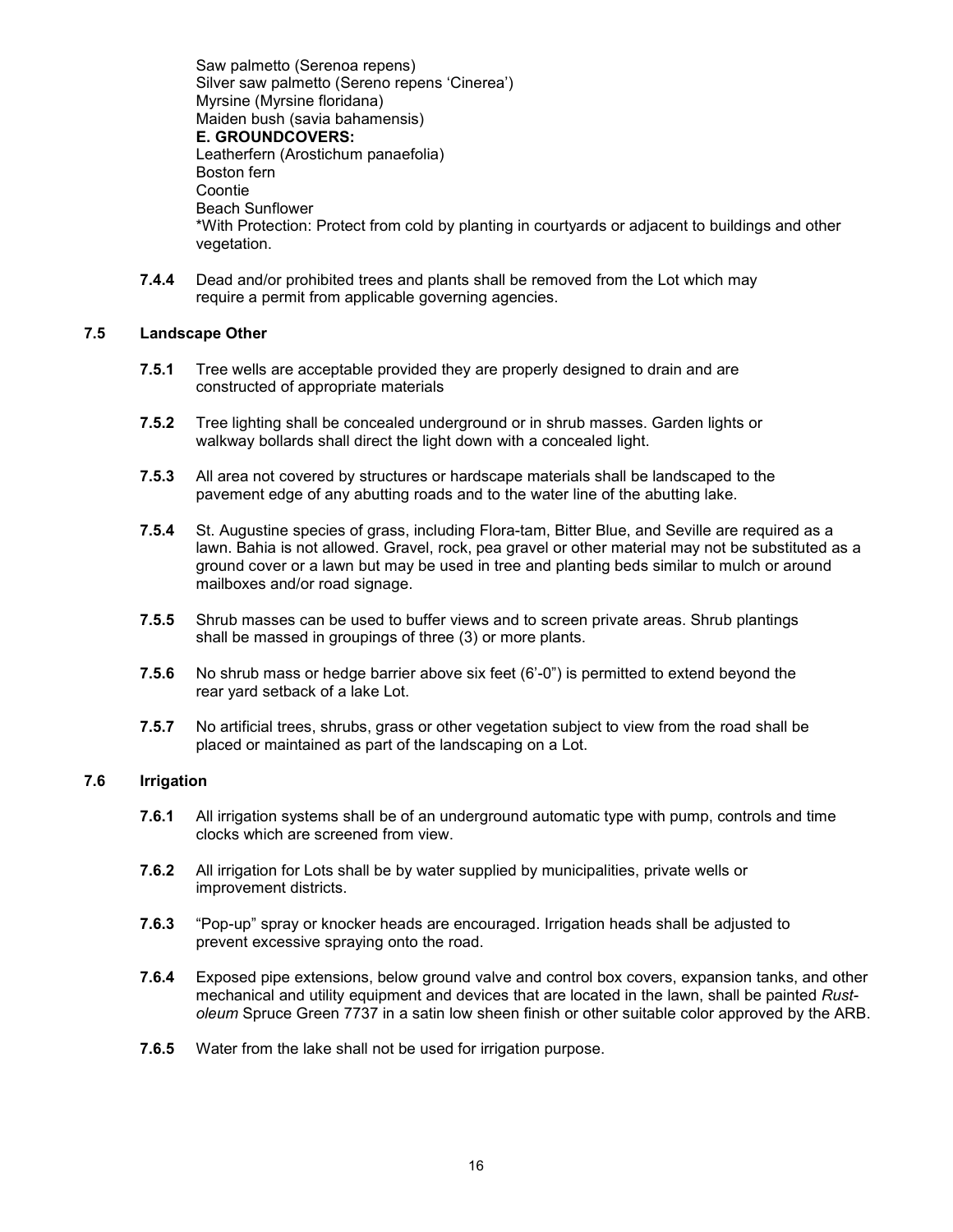# **7.7 Ornamentation**

- **7.7.1** Ornamentation shall have the approval of the ARB regarding location.
- **7.7.2** All lawn ornaments, such as fountains, statues, topiaries and artificial plants shall not be permitted in the front yard within fifteen feet (15'-0") of the road unless specifically approved in writing by the ARB.

# **7.8 Other Exterior Items**

- **7.8.1** The location and materials for external**Animal Housing** or exercise areas (dog houses, bird baths and pole mounted bird houses) and/or fenced in areas are subject to ARB approval. Chain link fences of any kind are not permitted to enclose dog runs or pens.
- **7.8.2** Permanently fixed **Children's Play Equipment** and temporary inflatable or nonattached wading pools and similar type play equipment is prohibited in the front yard, road side yard of cornerLots, and outside the property setback lines. The location of any permanent play equipment (i.e. playhouses, trampolines, swing sets, etc.) is subject to ARB review and approval.
- **7.8.3** Lots adjacent to Tract A shall not have temporary or permanent **Docks** on the Lake.
- **7.8.4 Driveway Reflectors** are not permitted.
- **7.8.5** Permanently fixed **Exterior Furniture** is prohibited in the front yard and roadside yard of corner Lots. Exterior furniture is permitted in the front Entryway.

# **7.8.6 Game Courts**

- A. Refer to paragraph **3.14.** of the *Villa Home Association Covenants* for information regarding game courts.
- B. Tennis, racquetball, basketball and other game courts are not permitted in the front yard.
- C. One (1) movable basketball pole with backboard and net is subject to ARB approval. Backboards shall not be permanently attached to the Home.
- **7.8.7 Grilling** and **Outside Cooking** and food preparation isto be performed on the lanai or at the rear of the Home so as not to stain the driveway.

#### **7.8.8 Mailboxes**

- D. Refer to paragraph **3.11.** of the *Villa Home Association Covenants* for information regarding mailboxes.
- E. Mailboxes have initially been provided for each Home in a standard design and color.
- F. The Villa Home Association shall maintain the mailboxes and posts on an individual basis and shall bill each Home Owner on a prorate basis for the cost of required maintenance and replacement as determined by the ARB, (50% each to both Home Owners sharing a common post when maintenance to the post and/or both boxes is required and 100% to a Home Owner when only their mailbox is maintained, even when located on a shared post).

G.

.

- **7.8.9 Newspaper Tubes** are not permitted.
- **7.8.10 Other Similar Exterior Items** should be reviewed with the ARB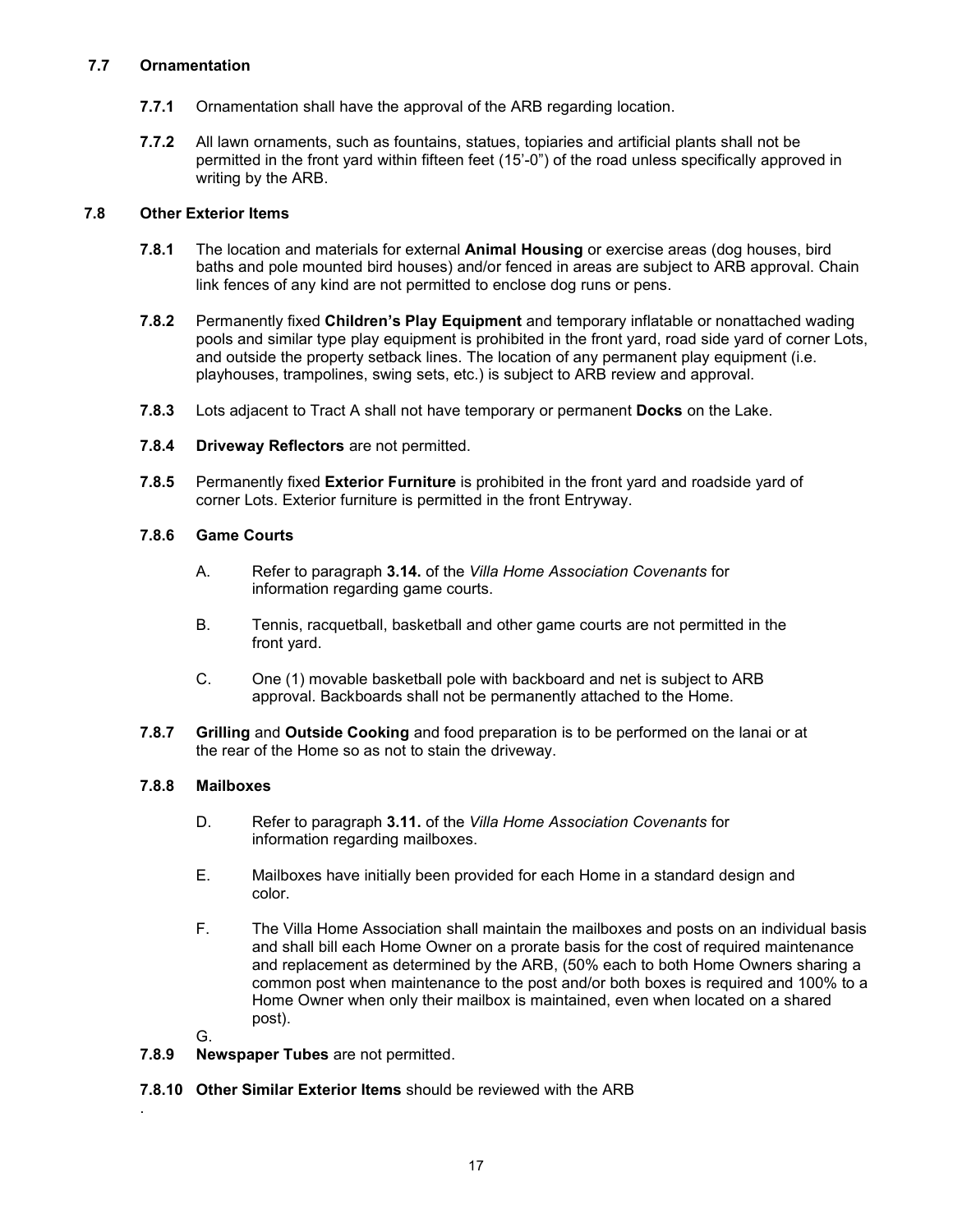# **SECTION 8**

#### **8.0 CONSTRUCTION AND INSTALLATION STANDARDS**

The following requirements shall be satisfied for major construction and extensive site work projects after a Home Owner has received ARB written approval and before any site preparation, materials deliveries or construction may commence. With the exception of paragraphs **8.1.1, 8.2.1, 8.3** and **8.4**, this Section **8** shall also apply to interior construction work.

# **8.1 Pre-construction**

# **8.1.1 ARB Approvals**

Approval by the ARB does not preclude the necessity for the Home Owner to obtain building permits from the County Building Department and other appropriate governing agencies as may be required.

# **8.1.2 Temporary Construction Signs**

Two (2) signs [one (1) Contractor and one (1) Architect] are permitted on site. Each such sign shall be a maximum size of two (2) square feet and shall be erected on the Lot no closer than three feet (3'-0") from the road right of way. At no time shall a sign or permit be nailed to any tree. Sub-contractors signs are not permitted.

# **8.2 During Construction**

# **8.2.1 ARB Construction & Installation Observation**

The ARB or its designated representative may periodically observe the construction to see that general compliance with the Guidelines is being adhered to. If deemed appropriate, the ARB may report its findings to the County Building Inspector.

# **8.2.2 Temporary Toilet Facilities**

Each major construction site is required to have an enclosed temporary toilet facility for the use of workers. If possible, it shall be placed on the Lot, at least twenty feet (20'-0") from the road right of way in an inconspicuous location with the door facing away from the road.

#### **8.2.3 Burning**

Fires are not permitted on residential construction sites under any circumstances.

# **8.2.4 Trash Disposal**

- A. Care shall be taken when loading trucks and hauling trash to prevent spillage on roads while in transit. Home Owners shall be held responsible for trash and debris resulting from their construction process.
- B. A suitable trash trailer with a minimum four (4) cubic yard capacity is required on a Lot with major construction. If possible, it shall be placed on the Lot at least ten feet (10'-0") from the road right of way, and the area surrounding it shall be kept in a clean and neat manner. The dumpster or container shall be emptied on a regular basis, and in no event shall the dumpster be permitted to be overloaded such that debris is visible from the road.
- C. At the end of each workday, materials shall be stored neatly and all trash placed in the container. No trash shall be strewn about the Lot or piled openly. It is imperative that all construction sites and the adjoining Lots be maintained in a clean and professional manner. The Home Owner and its Contractor are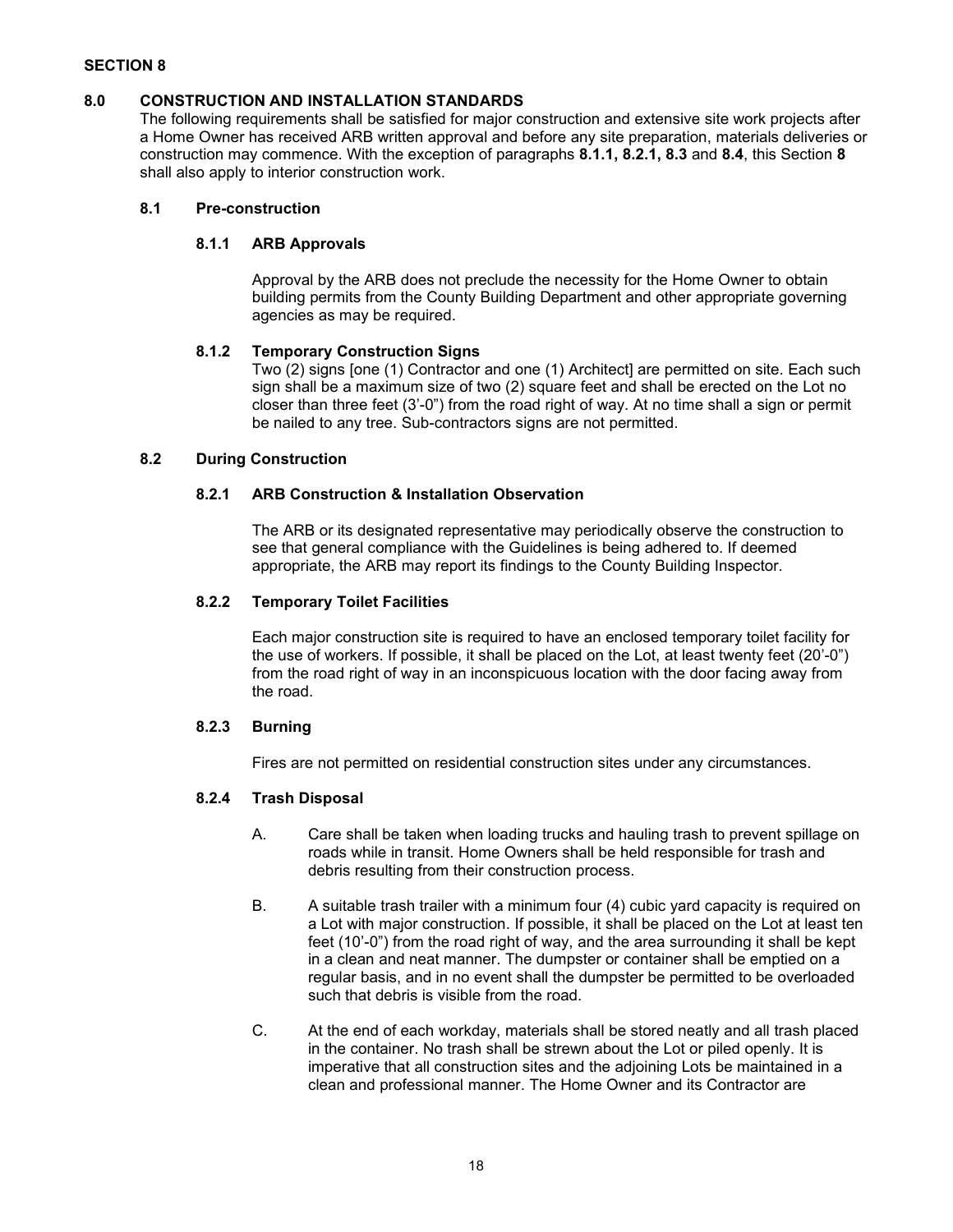responsible for removal of any construction trash or debris that accumulates on the Lot or is distributed onto neighboring Lots or Villa Home Common Area.

D. The curb and road adjacent to the Lot shall be kept free of construction dirt and debris. No construction debris shall be swept into the sewer system.

# **8.2.5 Protection of Neighbor's Rights**

- A. The use of adjoining properties for access or storage of materials without the written permission of the adjacent owner is prohibited. The Home Owner shall provide a copy of such neighbor approval letter to the ARB.
- B. Material storage structures may not be used as worker living quarters. Construction trailers will not be permitted on any construction site.

## **8.2.6 Damage**

Any damage to property in the Neighborhood or the Community by a Home Owner's Contractor will be charged to the Home Owner. Damage includes, but is not limited to injury to property resulting from mechanical equipment, vehicles, petroleum products and personnel (whether willful, negligent, or accidental).

#### **8.2.7 Working Hours**

Working hours are from 7:00 A.M. until 7:00 P.M. Monday through Friday and 8:00 A.M. until 5:00 P.M. on Saturday. No construction work shall be performed on Sunday. All construction personnel shall check in each day with the front gate guard and provide the guard the Home Owner's name and Lot number.

#### **8.2.7 Construction Traffic Speed Limit**

Construction traffic shall operate in the development at a maximum of 25 M.P.H.

#### **8.3. Final Review by the ARB**

- **8.3.1** Observation and final approval by the ARB is required for certain items. Prior to the final observation and consideration for final approval by the ARB, the construction work shall be completed, the landscaping shall be installed, and all improvements shall conform to the previously approved plans. All construction debris shall be removed from the Lot and surrounding areas. The temporary construction signs and any temporary electrical power shall be removed.
- **8.3.2** After the above has been accomplished, the Home Owner shall notify the ARB Administrator that the site is ready for final observation. Any unauthorized changes to the previously approved plans shall be corrected before final approval is issued by the ARB and any required deposits are returned.
- **8.3.3** It is understood that the ARB review of Home Owner submittals and the other services and obligations outlined herein are being provided in conformity with the current accepted standards of care of the architectural profession for the characteristics of the residence in the jurisdiction where the project is located (the "Standard of Care"). Neither the ARB or its designated representatives, any Neighborhood or Community Board or Southwest Properties Management shall be responsible for the performance of the Construction Contract, or for the construction work or products, or any defects, deficiencies or effects resulting therefrom, of any contractor, sub-contractor, manufacturer, supplier, fabricator, consultant retained by any of them or the Home Owner, or any other third party.
- **8.3.4** The ARB on-Site observation of the construction work is to determine if the Contractor's work appears to be in general conformance with the information set forth in these Architectural Guidelines and any action taken by the ARB as a result of such on-site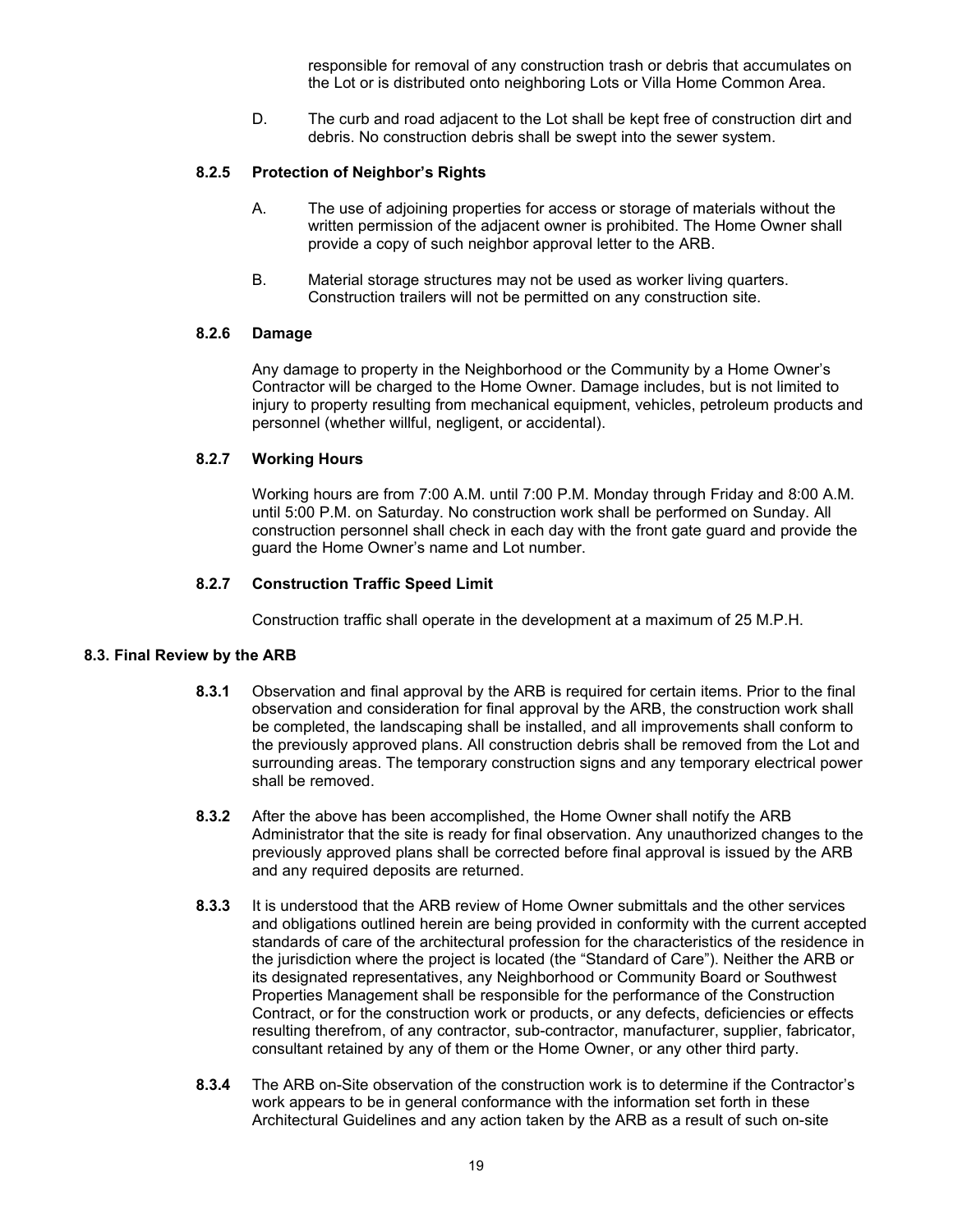observation is solely to report any such inconsistency. It is understood that the ARB review shall not be considered to be complete in every detail or exhaustive. Review or action upon a specific item shall not indicate a review of a total assembly of which the item is a component. ARB review and on-site observation of the construction work shall also not relieve the Home Owner's Architect or any contractor, sub-contractor, manufacturer, supplier, fabricator, professional, consultant, or other third party from responsibility for any deficiency that may exist or for any departures or deviations from the requirements of the documents prepared by the Architect or governing Collier County and State of Florida Agencies.

**8.3.5** Nothing in these Architectural Guidelines shall be construed as giving the ARB or its designated representatives, any Neighborhood or Community Board or Southwest Properties Management the responsibility for or the authority to control, direct or supervise construction, construction means, methods, techniques, sequences or procedures.

# **8.4 Final ARB On-Site Observation Review Process**

- **8.4.1** When the Contractor has complied with the approved plans and ARB requirements, the Home Owner may request a final on-site observation by ARB representatives.
- **8.4.2** Final on-site observation by ARB representatives will be accomplished within five (5) business days of receipt of such Notice. Payment of the fifty-dollar (\$50.00) final observation fee is included in the initial Application fee noted in paragraph **4.3.1** of these Guidelines.
- **8.4.3** An ARB reportwill be submitted to the Home Owner indicating a list of items which have been observed as requiring remedial work or replacement (the "Punch List"). When the Administrator has received Notice from the Home Owner that the Punch List work has been completed the process stated in sub-paragraph **8.4.2** will be repeated. After two (2) on-site observations by an ARB representative(s), an additional fifty-dollar (\$50.00) non-refundable observation fee will be assessed against the Home Owner for each additional ARB site visit required to gain final approval.
- **8.4.4** The ARB or its designated representatives, any Village of Monterey Board and/or Southwest Properties Management will not become involved in any dispute between the Home Owner and 1) the Architect 2) any contractor or 3) other third party.

#### **SECTION 9**

# **9.0 DAMAGE AND DESTRUCTION OF HOME OWNER'S IMPROVEMENTS**

- **9.1** Refer to paragraph **3.18.** of the *Villa Home Association Covenant*s for information in connection with Property Damage and Destruction
- **9.2 Note:** The damage or destruction by hurricane, fire or other casualty to all or any portion of any improvement on a Lot shall be repaired by the Home Owner thereof within seventy-five (75) days after such damage or destruction or, where repairs cannot be completed within seventy-five (75) days, they shall be commenced within such seventy-five (75) day period and shall be completed within a reasonable time.
- **9.3 Note:** Alternatively, the Home Owner may elect to demolish all improvements on the Lot, remove all debris therefrom within seventy-five (75) days after such damage or destruction and leave the Lot graded and seeded with grass.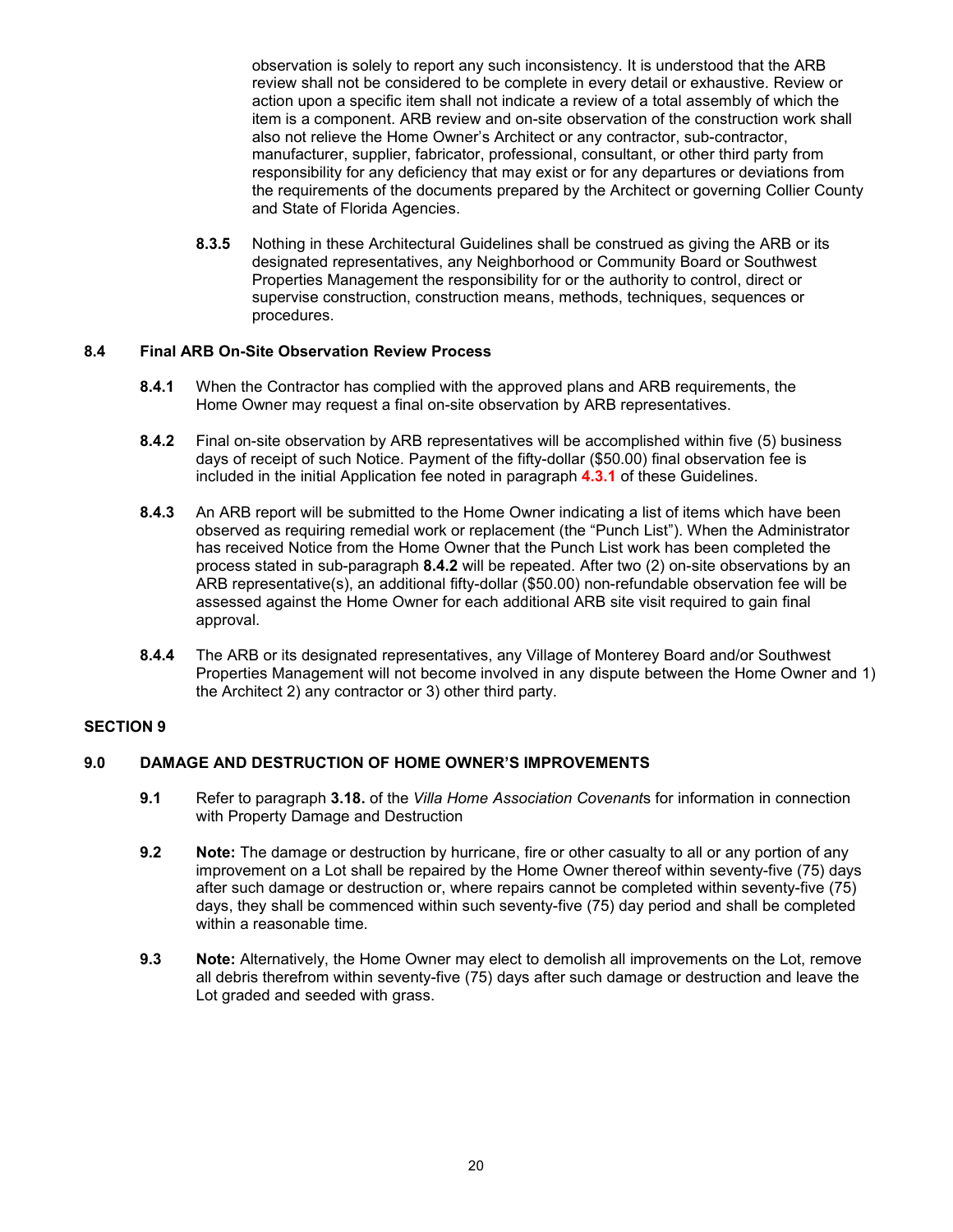#### **SECTION 10**

#### **10.0 ENFORCEMENT AND APPEAL PROCEDURES**

- **10.1** Unless stated otherwise herein or in the *Covenants*, the ARB shall not take any action adverse to a Home Owner or an occupant for violation of these Guidelines unless and until the provisions of this Section **10** are followed.
- **10.2** Notwithstanding paragraph 10.1 of these Guidelines, the Architectural Review Board may require immediate abatement of any violation of the rules, requirements or procedures of any of the governing documents, if the Villa Home Board determines, in its sole discretion, that such immediate action is necessary to properly protect the interests of the Master Association, the Villa Home Association or other Home Owners. Possible actions by the Villa Home Board include, but are not limited to, resort to legal process including the injunctive remedy in the courts of Collier County and/or the State of Florida. When the Villa Home Board deems it necessary to require such immediate remedy, the Notice and Hearing provisions of these Guidelines shall apply only after abatement of the violation.
- **10.3** Written demand to cease and desist from an alleged violation shall be served upon the alleged violator specifying a) the violation, b) the action required to abate the violation, c) the proposed sanction, d) if the violation is a continuing one, the time period during which the violation shall be abated to avoid additional sanctions, and e) notification of the right to a Hearing pursuant to paragraphs **10.4** and **10.5** of these Guidelines.

#### **10.4 Notice of Hearing**

If the violator makes written request to the Association within seven (7) days of the demand, the Association shall provide written Notice to the violator of a Hearing to be held by the ARB or by any other committee to which the Association has delegated authority for such purposes (any agency of the Association acting in this capacity is referred to in this part as the "Hearing Committee.") The Notice shall contain:

- **10.4.1** A restatement of the violation and of any related violations.
- **10.4.2** The time and place of the Hearing to be not less than seven (7) days from the date of the Notice.
- **10.4.3** An invitation to attend the Hearing and produce any reasonably necessary statement, evidence or witness on his or her behalf.
- **10.4.4** A restatement of the sanctions previously imposed and of any additional sanctions contemplated by the Master Association.

# **10.5 Hearing**;

- **10.5.1** The Hearing shall be held in executive session pursuant to the Notice. Official minutes of the Hearing shall be kept and proof of demand and Notice of Hearing including invitation to be heard shall be placed in the minutes of the meeting. Such proof shall be deemed adequate if a copy of the demand and Notice together with a statement of the date and manner of delivery is entered into the minutes by the officer or director who delivered such Notice. The Notice requirement shall be deemed satisfied if a violator appears at a meeting. The minutes of the meeting shall contain a written statement of the results of the Hearing and the final sanction imposed, if any.
- **10.5.2** The Hearing shall afford the violator a reasonable opportunity to be heard. The violator may produce any statement, evidence or witnesses reasonably necessary to a fair evaluation of his/her defense. A decision of the ARB as the legally-accredited enforcement authority pursuant to the *Covenants* shall be entitled to a presumption in favor of its decision. To overcome such presumption, the violator shall show by a preponderance of the evidence that there was no violation or that the violation should be waived under the particular circumstances.